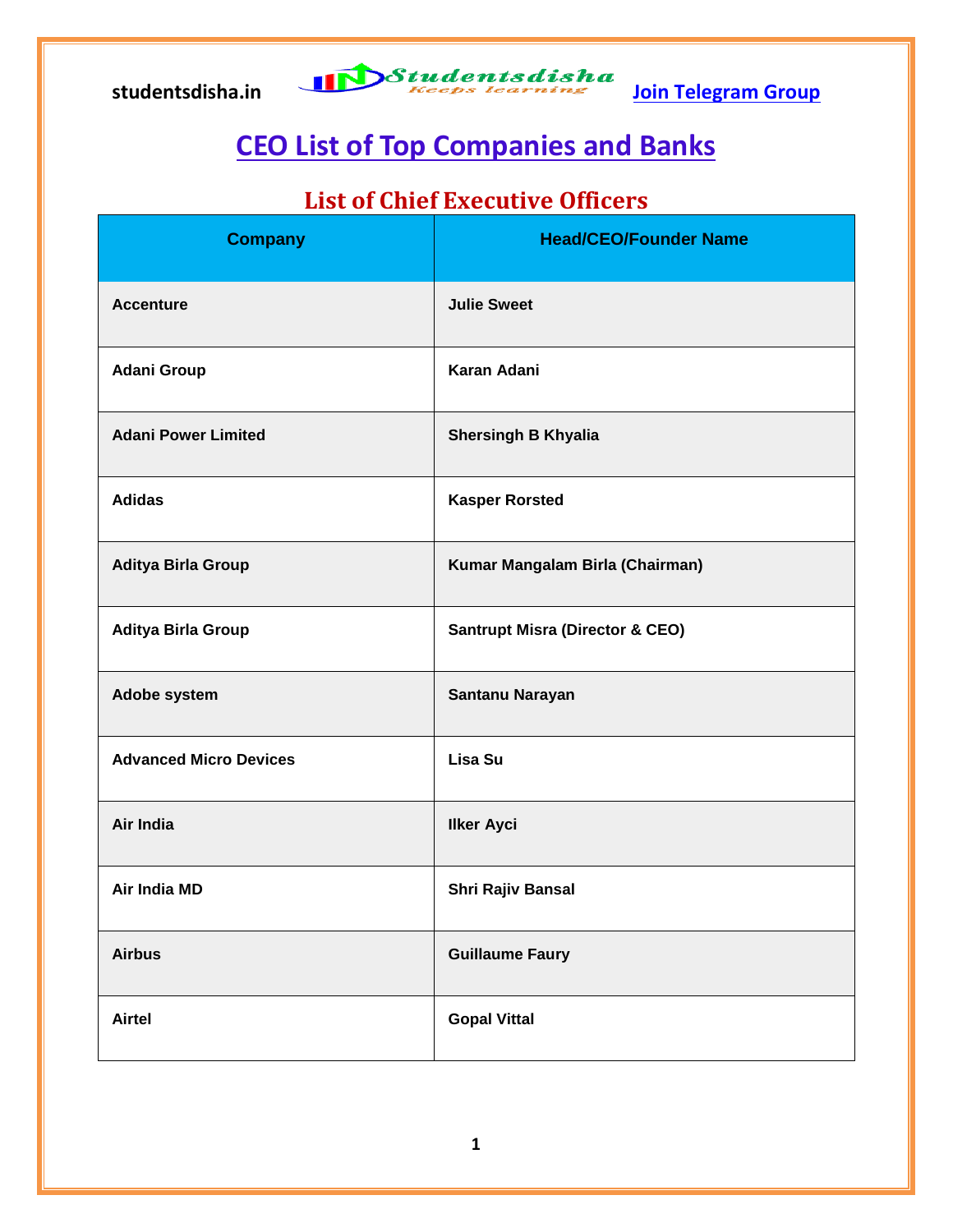# studentsdisha.in **International Studentsdisha**<br><u>Join Telegram Group</u>

| <b>Airtel Business</b>                 | <b>Harish Laddha</b>          |
|----------------------------------------|-------------------------------|
| <b>Arcelor Mittal</b>                  | <b>Aditya Mittal</b>          |
| <b>Alcatel Lucent</b>                  | <b>Ben Verwaayen</b>          |
| <b>Alibaba</b>                         | <b>Daniel Zhang</b>           |
| <b>Alibaba Founder</b>                 | <b>Jack Ma</b>                |
| <b>Alphabet Inc</b>                    | <b>Sundar Pichai</b>          |
| Amazon                                 | <b>Andy Jassy</b>             |
| <b>Ambuja Cements</b>                  | Niraj Aakhori                 |
| Amul (Anand Millk Union Litd.)Chairman | <b>Ramsinh Parmar</b>         |
| <b>Amul CEO</b>                        | <b>Rupinder Singh Sodhi</b>   |
| Anthem Inc.                            | <b>Gail Koziara Boudreaux</b> |
| <b>Apollo Hospitals</b>                | <b>Suneeta Reddy</b>          |
| <b>Apple Inc</b>                       | <b>Tim Cook</b>               |
| <b>Ashok Leyland</b>                   | Vipin Soudhi                  |
| <b>Asian Paints</b>                    | <b>Amit Syngle</b>            |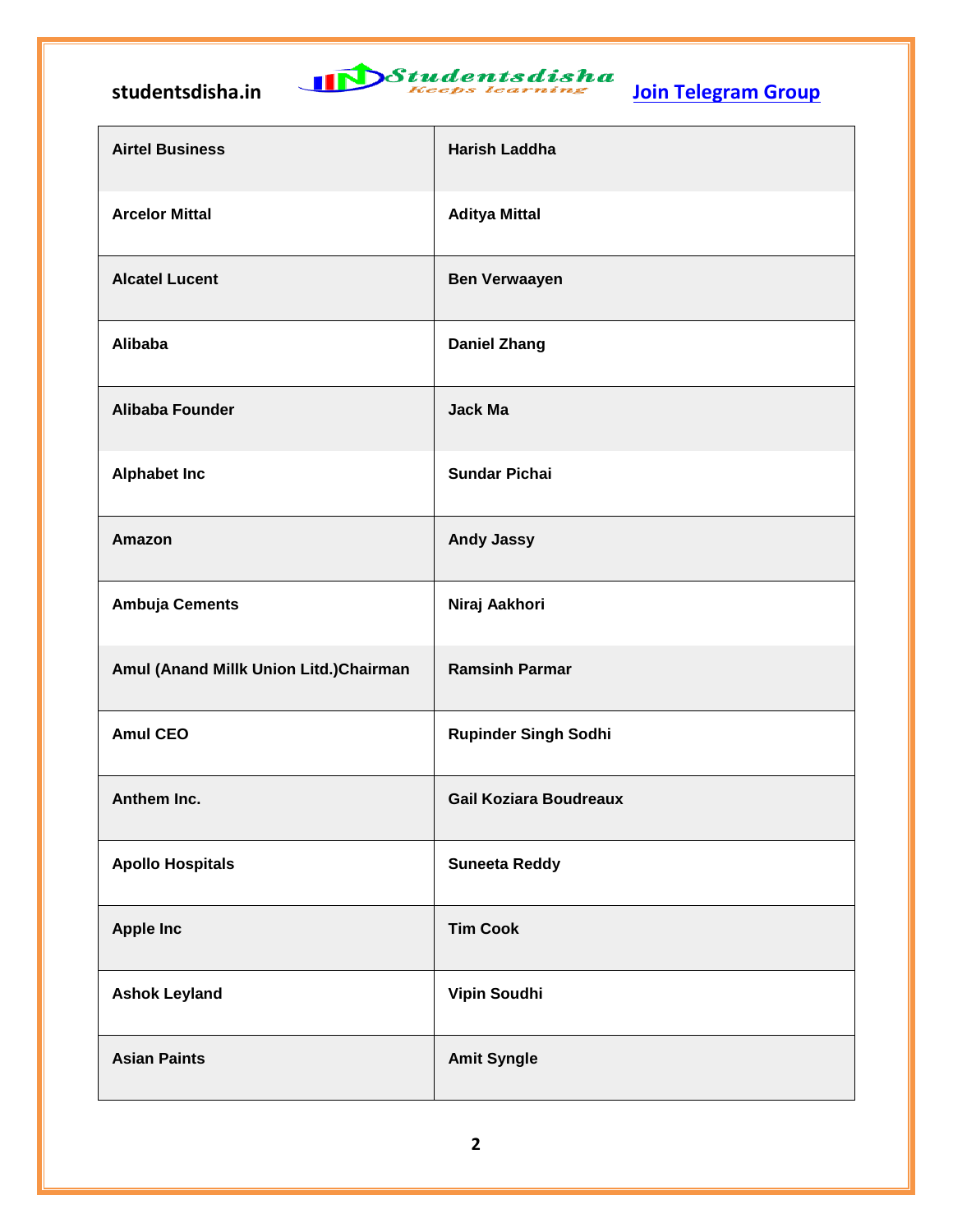

| AT&T                                           | <b>John Stankey</b>        |
|------------------------------------------------|----------------------------|
| Audi                                           | <b>Markus Duesmann</b>     |
| <b>AV Birla Group(Chairman)</b>                | Kumar Mangalam Birla       |
| <b>AV Birla Group(CEO)</b>                     | <b>Santrupt Misra</b>      |
| <b>Ayushman Bharat Scheme</b>                  | R S Sharma                 |
| Bajaj Auto                                     | Rajiv Bajaj.               |
| <b>Barclays Bank</b>                           | <b>Jes Staley</b>          |
| <b>Bata India</b>                              | <b>Gunjan Shah</b>         |
| <b>Global CEO of Bata Brands</b>               | Sandeep Kataria            |
| <b>Bharat Forge</b>                            | <b>B. N. Kalyani</b>       |
| <b>Bharat Heavy Electricals Limited (BHEL)</b> | <b>Dr.Nalin Shinghal</b>   |
| <b>Bharat Petroleum</b>                        | K. Padmakar                |
| <b>Bharat Sanchar Nigam Limited (BSNL)</b>     | <b>Pravin Kumar Purwar</b> |
| <b>Bharti Enterprises(Chairman)</b>            | <b>Sunil Bharti Mittal</b> |
| <b>Bharti Enterprises (MD &amp; CEO)</b>       | <b>Gopal Mittal</b>        |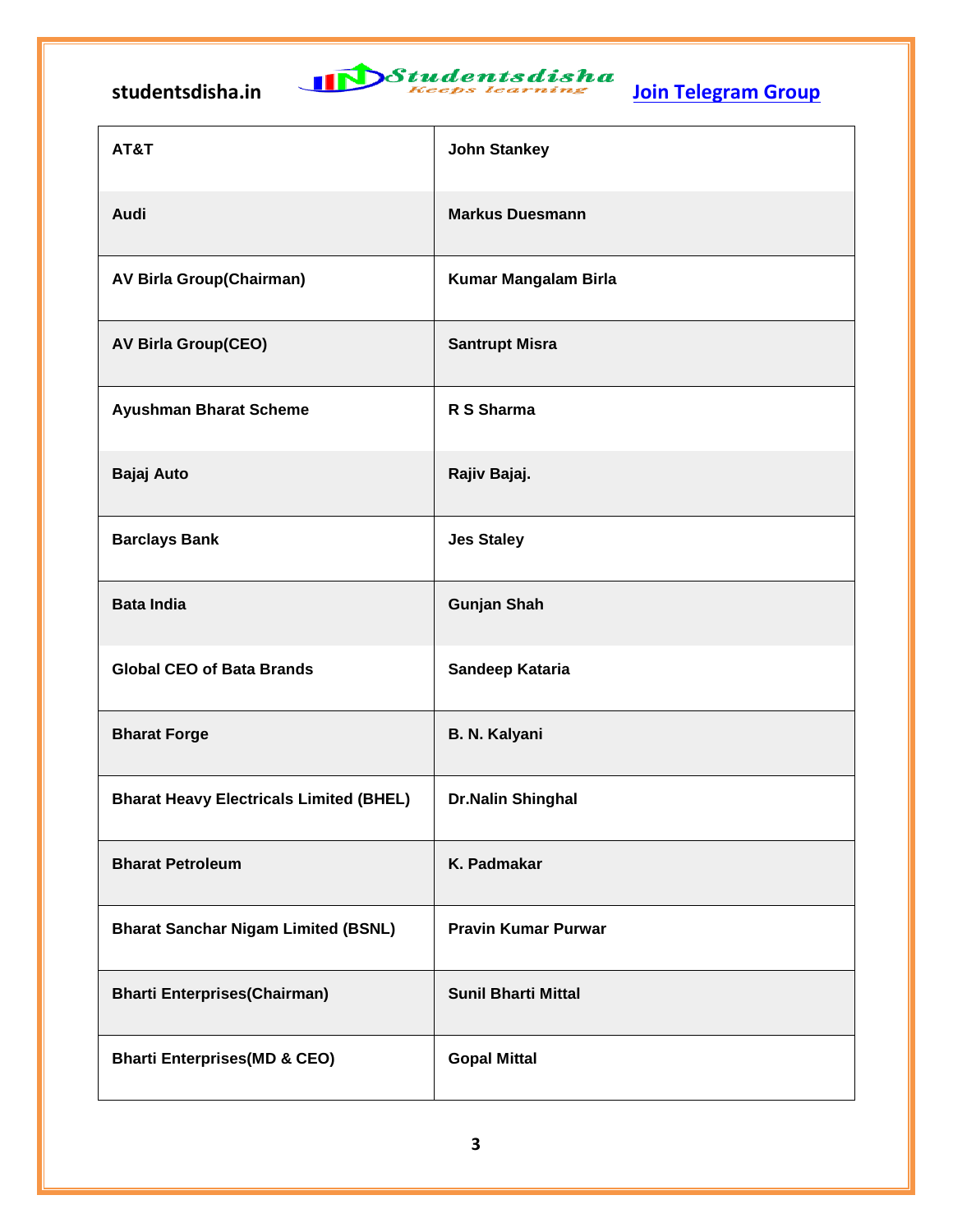# studentsdisha.in **International Studentsdisha**<br><u>Join Telegram Group</u>

| <b>Black Berry</b>             | John S.Chen                 |
|--------------------------------|-----------------------------|
| <b>Blue origin</b>             | <b>Bob Smith</b>            |
| <b>Blue origin founder</b>     | <b>Jeff Bezos</b>           |
| <b>BMW</b>                     | <b>Harald Kruger</b>        |
| <b>Boeing</b>                  | <b>David L.Calhoun</b>      |
| <b>Boring founder</b>          | <b>Elon Musk</b>            |
| <b>Bombay Dyeing</b>           | <b>Nusli N Wadia</b>        |
| <b>Bombay Stock Exchange</b>   | <b>Ashish Kumar Chauhan</b> |
| <b>Britannia Industries</b>    | <b>Amit Doshi</b>           |
| <b>Cafe Coffee Day</b>         | <b>Malavika Hegde</b>       |
| <b>Canon India</b>             | Kazutaba Kobayashi          |
| Capgemini                      | <b>Aiman Ezzat</b>          |
| <b>CEAT Limited</b>            | <b>Anant Vardhan Goenka</b> |
| <b>Celkon</b>                  | Y. Guru                     |
| <b>Centum Learning Limited</b> | Rajeev Vasudeva             |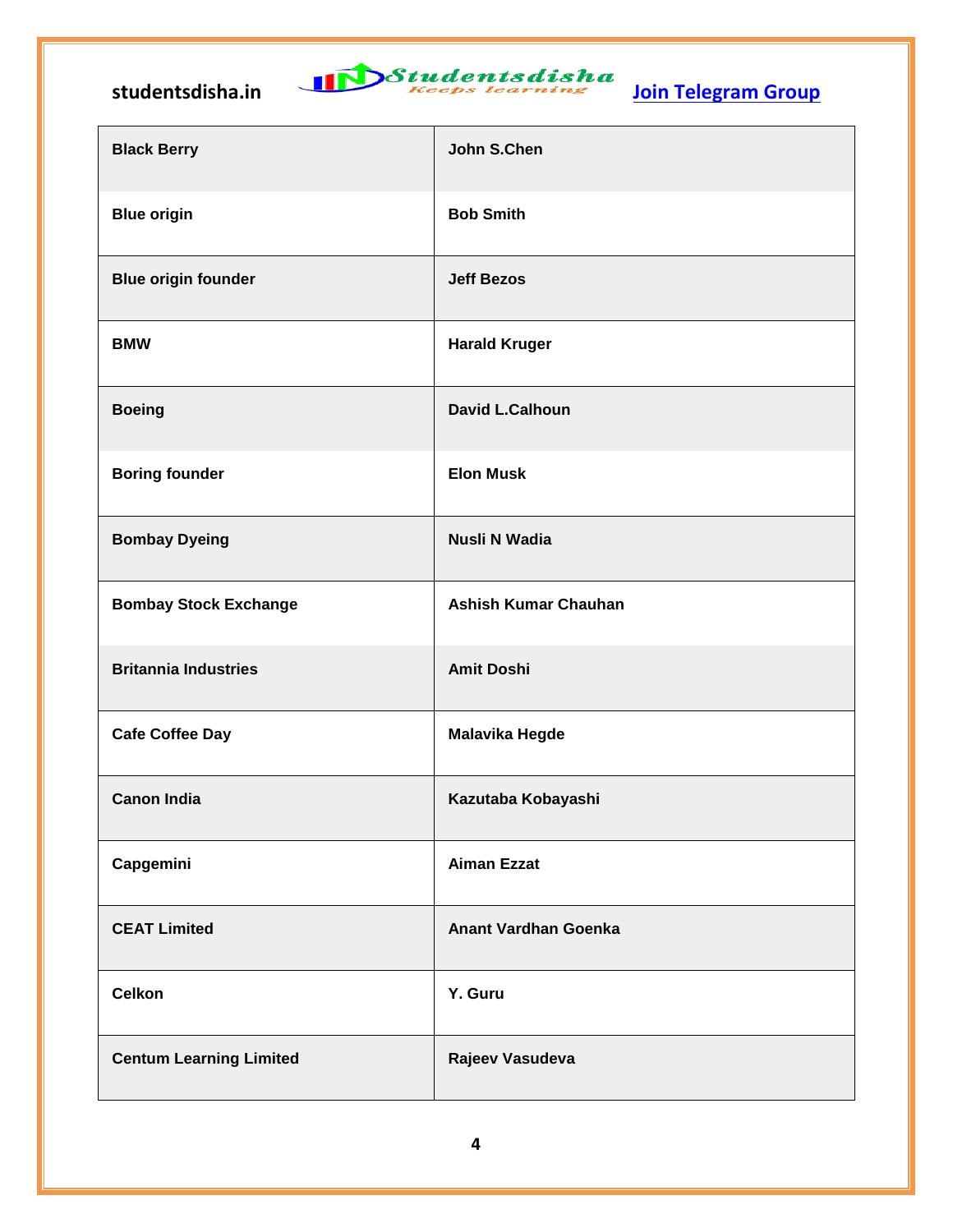

| <b>BCCI President</b>                                | Sourav Ganguli                   |
|------------------------------------------------------|----------------------------------|
| <b>Broadcast Audience Research Council</b><br>(BARC) | <b>Nakul Chopra</b>              |
| <b>BOI AXA Investment Mangers Private</b><br>Limited | <b>Anthony Heredia</b>           |
| <b>CEO of ICC</b>                                    | <b>Manu Sawhney</b>              |
| <b>ICC President</b>                                 | <b>Greg Barclay(New Zealand)</b> |
| <b>Chairman of ISRO</b>                              | K. Sivan (Rocket man).           |
| <b>Chairman of LIC</b>                               | <b>M.R Kumar</b>                 |
| <b>Calvin Klein</b>                                  | <b>Tom Murry</b>                 |
| <b>CEAT Limited</b>                                  | AnantVardhan Goenka              |
| <b>Chubb Limited</b>                                 | Evan G. Greenberg                |
| <b>Cisco Systems</b>                                 | <b>Chuck Robbins</b>             |
| Casio                                                | <b>Kazuhiro Kashio</b>           |
| Citigroup                                            | <b>Michael Corbat</b>            |
| <b>Coca Cola</b>                                     | <b>James Quincey</b>             |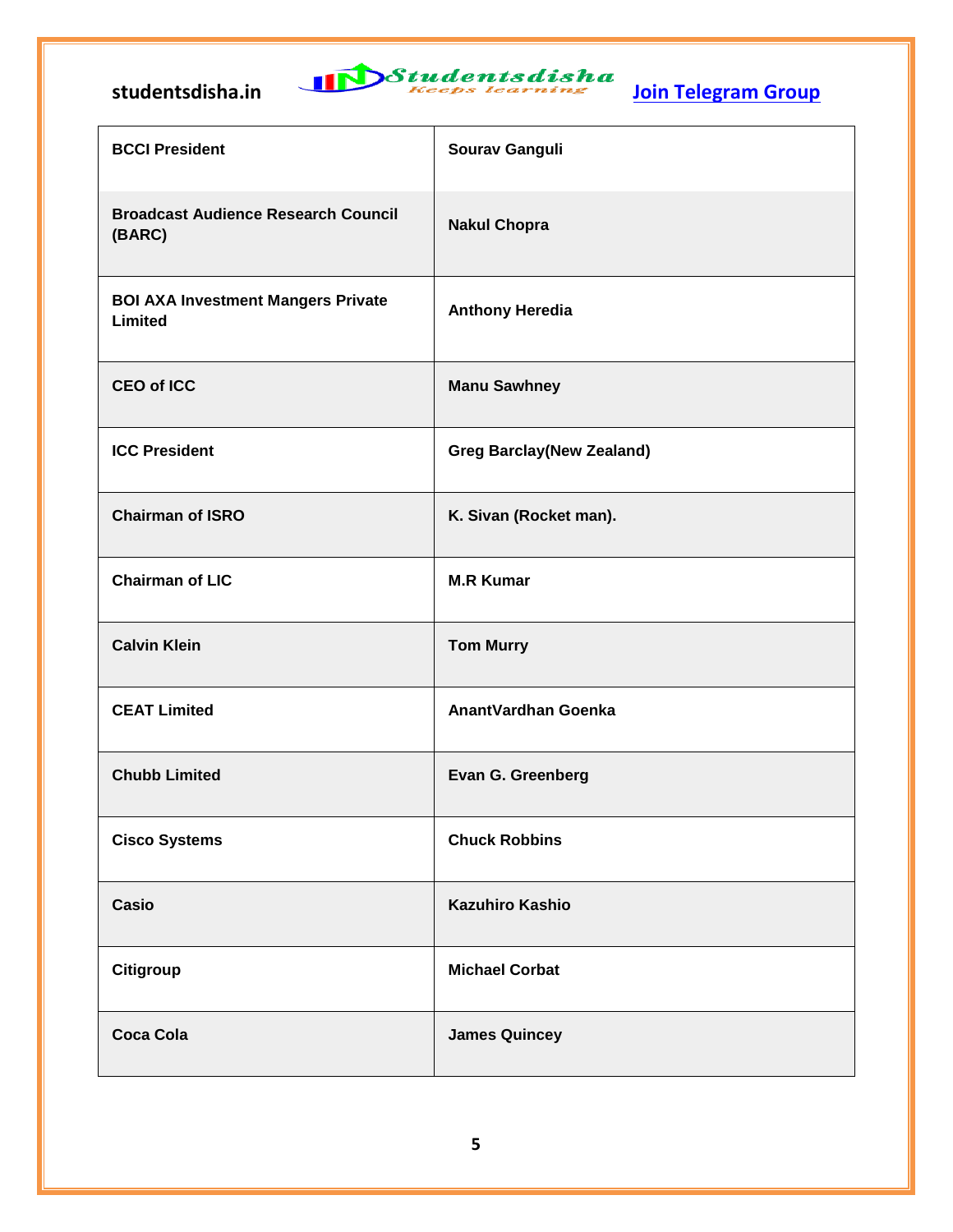

| Cognizant                                                     | <b>Brian Humphries</b>   |
|---------------------------------------------------------------|--------------------------|
| <b>Colgate - Palmotive India limited</b>                      | Prabha Narasimhan        |
| <b>Comcast</b>                                                | <b>Brian L. Roberts</b>  |
| <b>Credit Suisse</b>                                          | <b>Thomas Gottestein</b> |
| <b>Crown Worldwide Group</b>                                  | <b>James E. Thompson</b> |
| <b>Director of NASA</b>                                       | <b>Jim Bridenstine</b>   |
| Dr. Reddy's Laboratories                                      | Erez Israeli             |
| <b>DHFL (Dewan Housing</b><br><b>Finance Corporation Ltd)</b> | Kapil Wadhawan           |
| <b>Dropbox</b>                                                | <b>Drew Houston</b>      |
| <b>EV motor India</b>                                         | <b>Arvind Gujural</b>    |
| <b>Eastman Kodak</b>                                          | Jim Continenza           |
| <b>EPFO</b>                                                   | <b>Sunil Barthwal</b>    |
| eBay                                                          | Jamie lannone            |
| Emami                                                         | <b>Sushil K Goenka</b>   |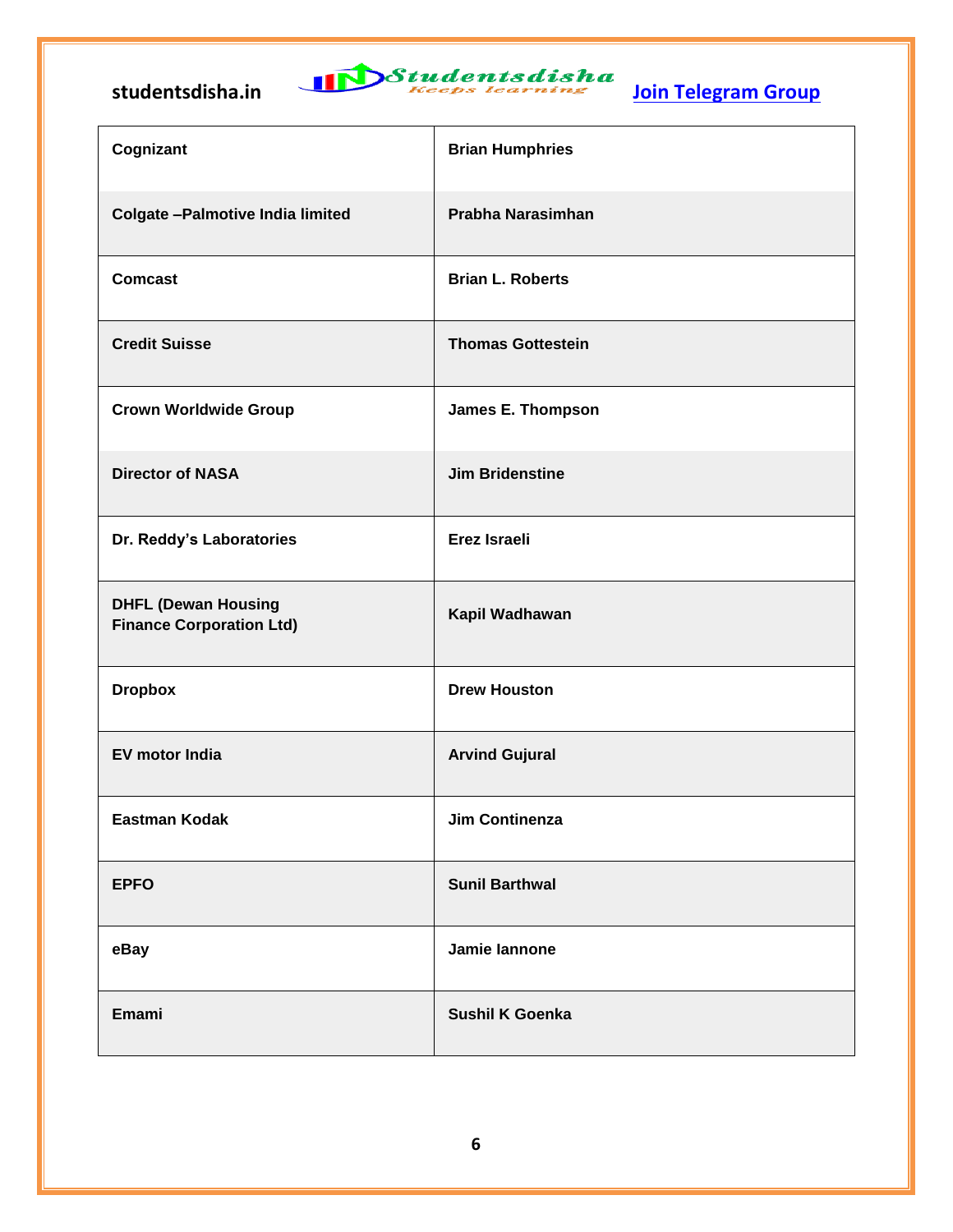

| <b>Energy Efficiency Services Limited</b><br>(EESL) | <b>Arun Kumar Mishra</b> |
|-----------------------------------------------------|--------------------------|
| <b>Eugia Pharma Specialities Ltd</b>                | P Yugandhar              |
| Facebook                                            | Mark Zuckerberg.         |
| <b>Fastrack</b>                                     | C. K. Venkataraman       |
| Ferrari                                             | <b>Benedetto Vigna</b>   |
| <b>FedEx</b>                                        | Raj Subramaniam          |
| <b>Flipkart</b>                                     | Kalyan Krishnamurthy     |
| <b>FIFA President</b>                               | Gianni Infantino         |
| <b>Fitch Ratings</b>                                | <b>Paul Taylor</b>       |
| <b>FSSAI Chairperson</b>                            | <b>Rita Teaotia</b>      |
| <b>FSSAI (CEO)</b>                                  | <b>Arun Singhal</b>      |
| <b>Ford Motor</b>                                   | <b>Jim Farley</b>        |
| <b>Fullerton India Credit Company</b>               | <b>Shantanu Mitra</b>    |
| <b>GAIL</b>                                         | Shri Manoj Jain          |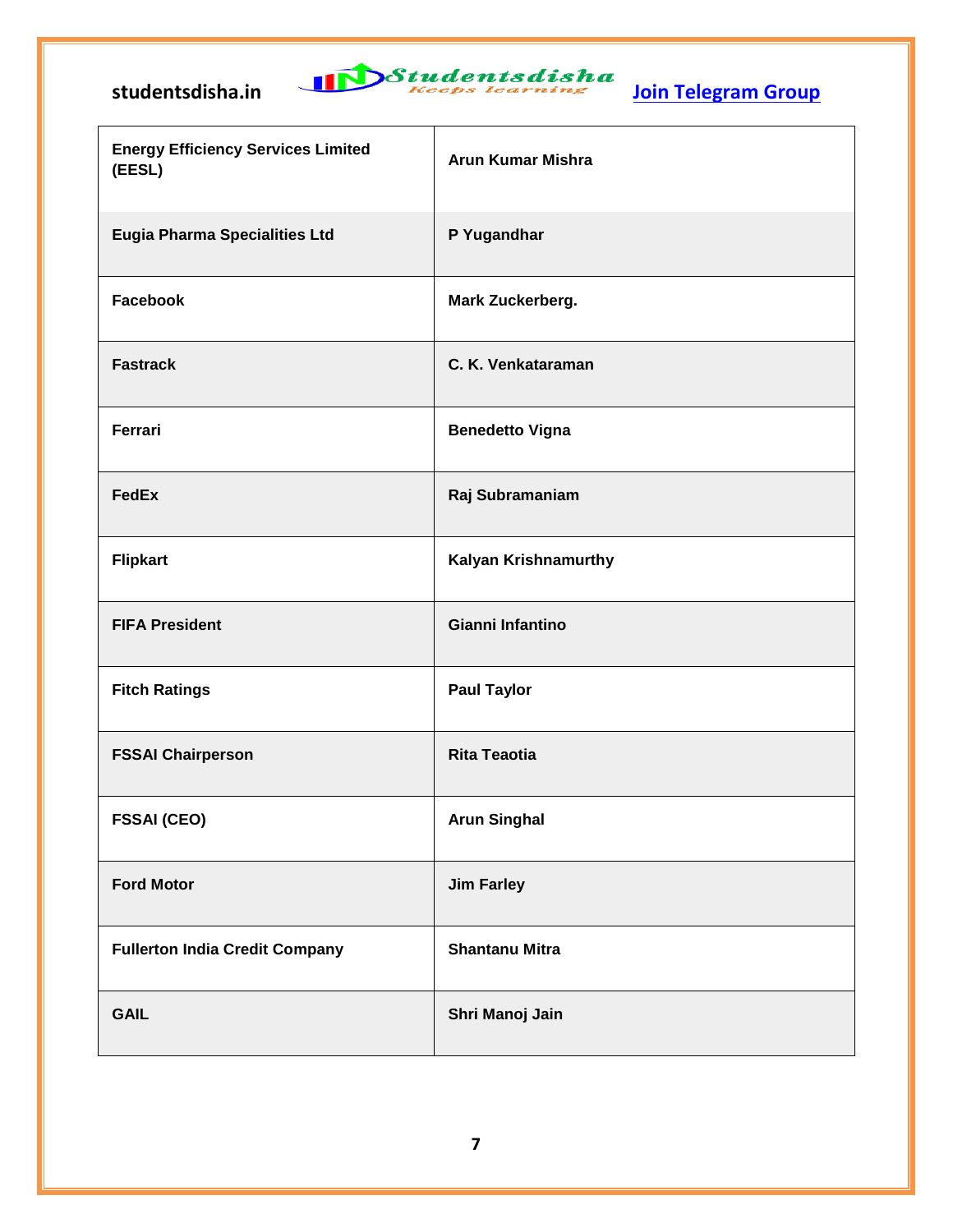

| <b>Gionee</b>                     | <b>Liu Lirong</b>        |
|-----------------------------------|--------------------------|
| <b>Global Foundries</b>           | Sanjay Jha               |
| <b>Global Wind Energy Council</b> | <b>Ben Backwell</b>      |
| GoDaddy                           | Aman Bhutani             |
| GoDaddy founder                   | <b>Bob Persons</b>       |
| Go Air                            | <b>Vinay Dube</b>        |
| Godrej                            | Pirojsha Adi Godrej      |
| <b>Godrej Consumer Products</b>   | <b>Sudhir Sitapati</b>   |
| Google                            | <b>Sundar Pichai</b>     |
| <b>Harman Industries</b>          | <b>Dinesh Paliwal</b>    |
| <b>HCL Technologies</b>           | C.Vijaya Kumar           |
| Hero group                        | Pawan Kant Munjal        |
| Himalaya                          | <b>Philipe Haydon</b>    |
| <b>Hindalco Industries</b>        | Praveen Kumar Maheshwari |
| <b>Hindustan Motors</b>           | <b>Asim Kumar Basu</b>   |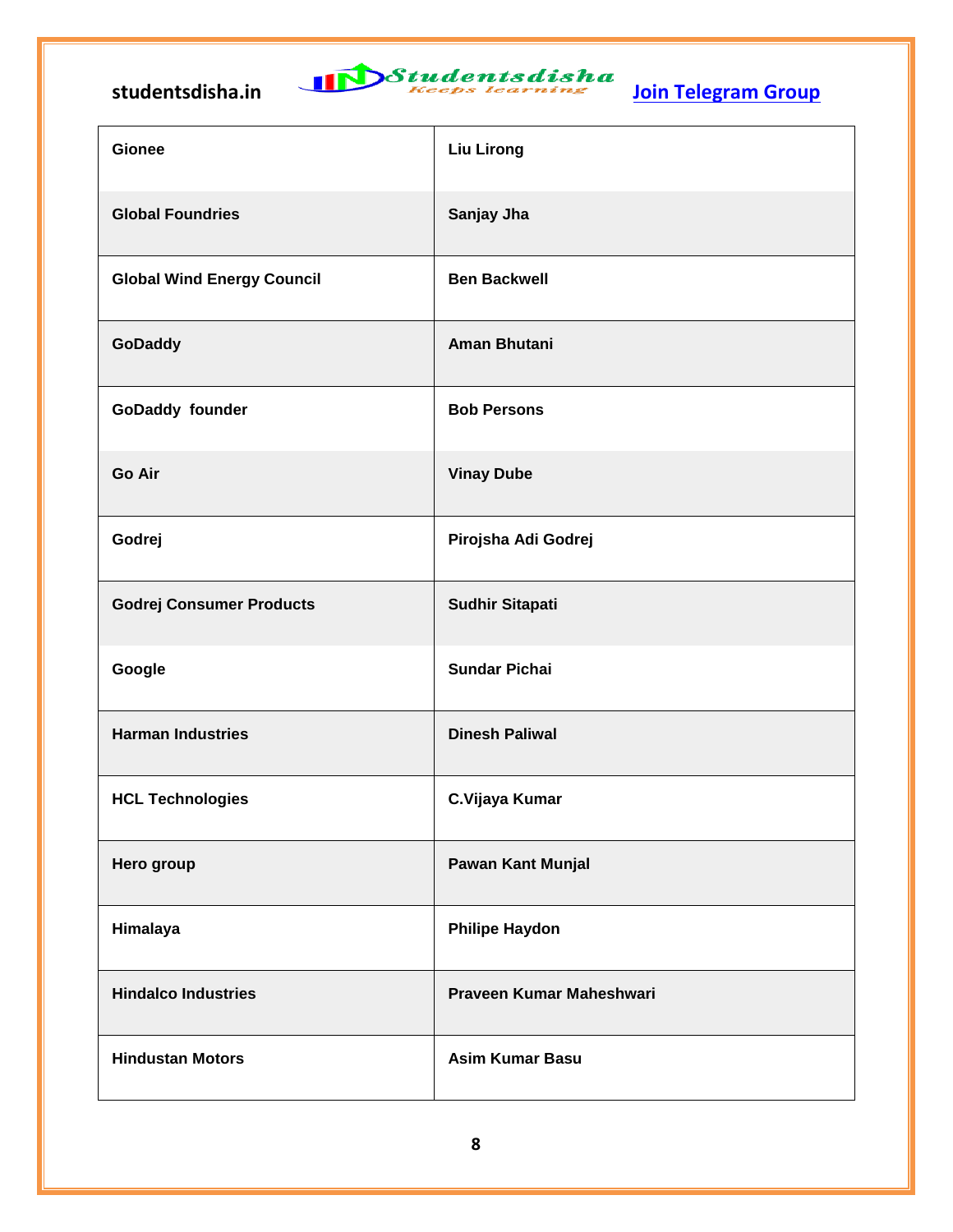

 $\mathcal{L}(\mathcal{A})$ 

| <b>Hindustan Unilever Limited</b>                                   | Sanjiv Mehta           |
|---------------------------------------------------------------------|------------------------|
| HP                                                                  | <b>Enrique Lores</b>   |
| Honda                                                               | Gaku Nakanishi         |
| Honda Cars India Ltd (HCIL)                                         | Takuya Tsumura         |
| Honeywell                                                           | <b>Darius Adamczyk</b> |
| Huawei India                                                        | <b>David Li</b>        |
| iBall                                                               | Sandeep Parasrampuria  |
| <b>IBM</b>                                                          | <b>Arvind Krishna</b>  |
| <b>Idea Forge</b>                                                   | <b>Ankit Mehta</b>     |
| <b>Indigo Airline</b>                                               | <b>Rono Dutta</b>      |
| <b>Infosys</b>                                                      | <b>Salil S Parekh</b>  |
| Intel                                                               | <b>Pat Gelsinger</b>   |
| <b>International Union for Conservation of</b><br><b>Nature CEO</b> | <b>Grethel Aguilar</b> |
| Instagram                                                           | <b>Adam Mosseri</b>    |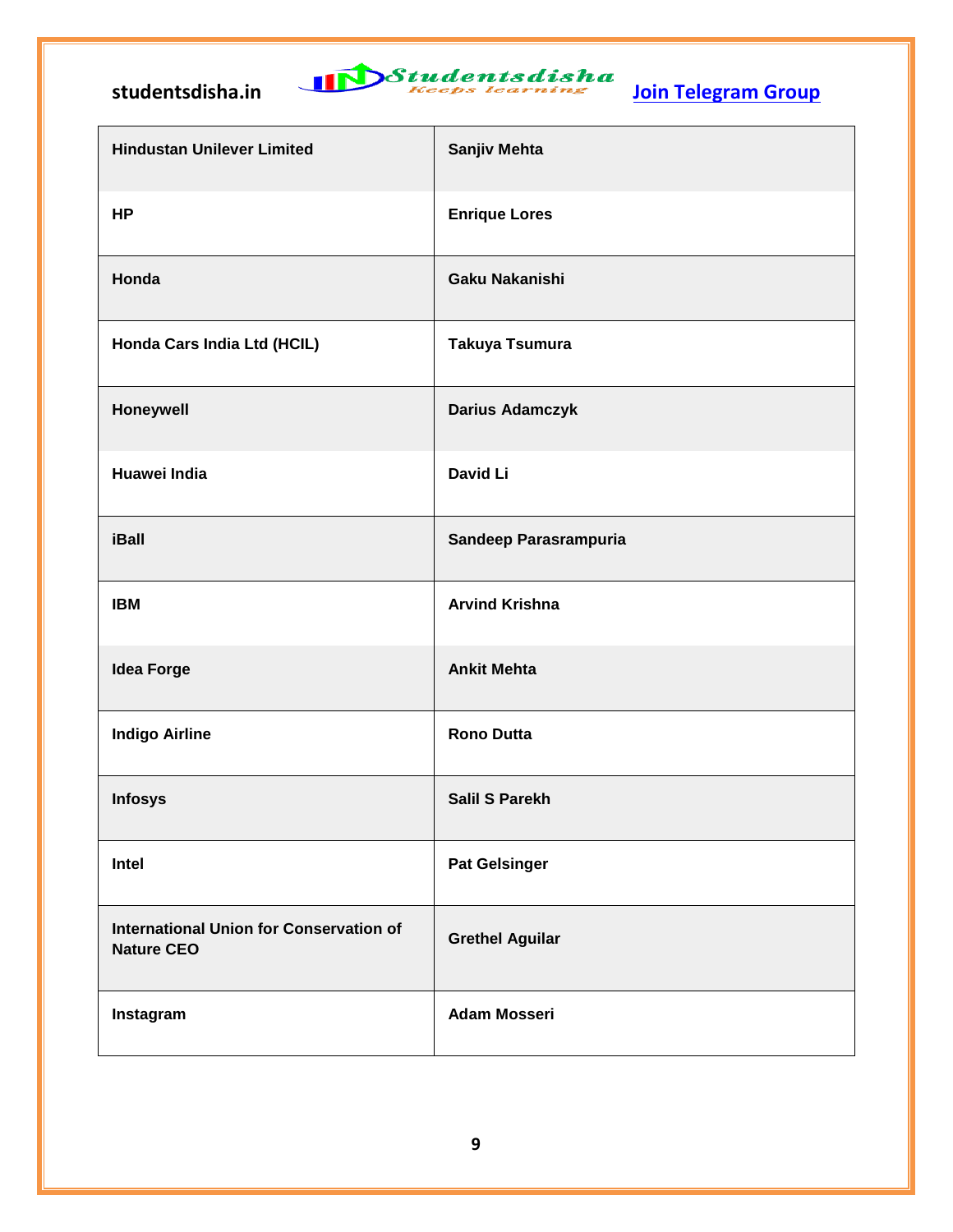# studentsdisha.in **International Studentsdisha**<br><u>Join Telegram Group</u>

| Intr City Rail Yatri               | <b>Manish Rathi</b>       |
|------------------------------------|---------------------------|
| <b>IRDA</b>                        | T S Vijayan               |
| <b>ITC Ltd.</b>                    | Sanjiv Puri               |
| <b>Israel Aerospace Industries</b> | <b>Boaz Levy</b>          |
| <b>Jet Airways</b>                 | Sanjiv Kapoor             |
| <b>Jindal Steel</b>                | <b>Sudhanshu Saraf</b>    |
| <b>Karbonn Mobiles</b>             | <b>Pradeep Jain</b>       |
| <b>Kingfisher Airlines</b>         | Sanjay Aggarwal           |
| <b>Kotak General Insurance</b>     | <b>Suresh Agarwal</b>     |
| <b>Kodak</b>                       | <b>Jeff Clarke</b>        |
| <b>KPIT Technologies</b>           | <b>Ravi Pandit</b>        |
| Lamborghini                        | <b>Stefano Domenicali</b> |
| <b>LG Electronic</b>               | <b>Kwon Bong seok</b>     |
| Larsen & Toubro                    | S N Subrahmanyan          |
| LinkedIn                           | <b>Ryan Roslansky</b>     |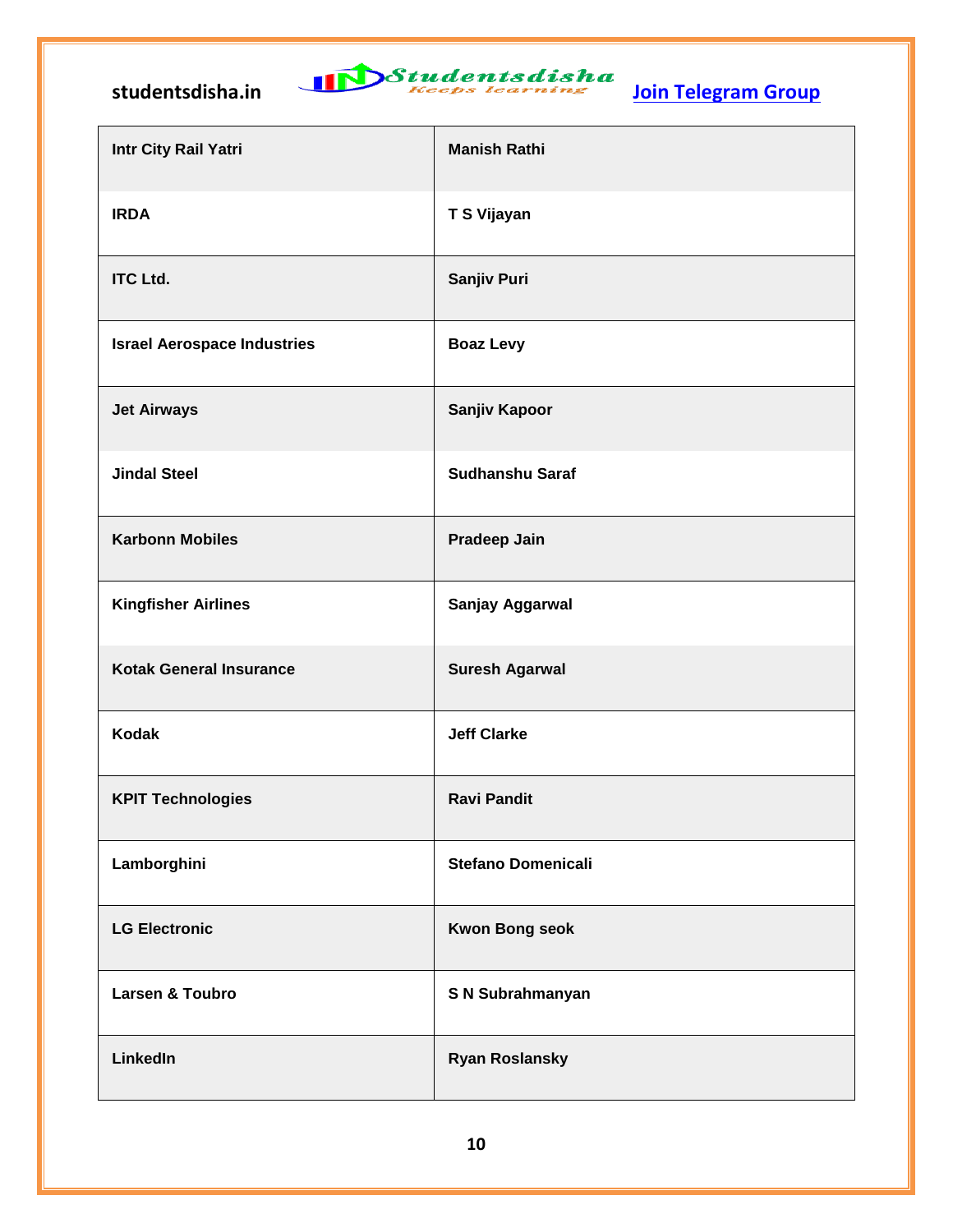

| <b>LIC Mutual Fund</b>                             | <b>T S Ramakrishnan</b>                             |
|----------------------------------------------------|-----------------------------------------------------|
| <b>L&amp;T Edutech</b>                             | Sabyasachi Das                                      |
| <b>Mahanagar Telephone Nigam Limited</b><br>(MTNL) | <b>Pravin Kumar Purwar</b>                          |
| <b>Mahendra Groups</b>                             | <b>Anish Shah</b>                                   |
| <b>Magma Fincorp</b>                               | <b>Vijay Deshwal</b>                                |
| <b>Marico</b>                                      | Saugata Gupta                                       |
| <b>Maruti Suzuki</b>                               | Hisashi Takeuchi (From 1st April 2022 till 3 years) |
| <b>Maxima</b>                                      | <b>David Cockram</b>                                |
| <b>Maxima India</b>                                | Raj Agarwal                                         |
| <b>MC Donald</b>                                   | <b>Chris Kempczinski</b>                            |
| <b>MCAfee</b>                                      | <b>Peter Leav</b>                                   |
| <b>Mind Tree</b>                                   | <b>Debashis Chatarjee</b>                           |
| <b>MasterCard</b>                                  | <b>Michael Miebach</b>                              |
| <b>MetLife</b>                                     | Steven A. Kandarian                                 |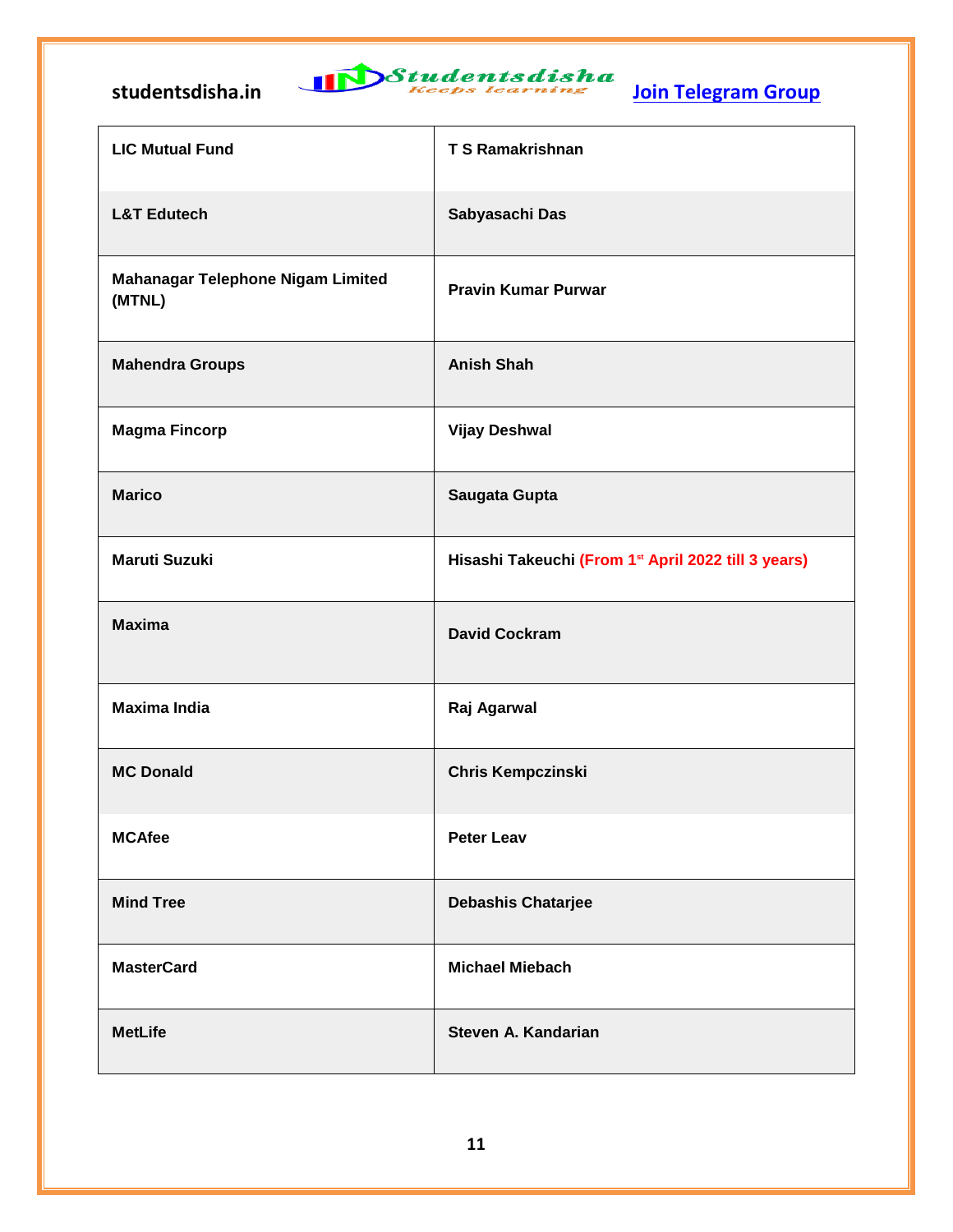

| <b>Meesho Founder &amp; CEO</b>                                      | <b>Vidit Aatrey</b>        |
|----------------------------------------------------------------------|----------------------------|
| <b>Micromax</b>                                                      | <b>Rahul Sharma</b>        |
| <b>Microsoft</b>                                                     | Satya Nadela               |
| <b>Myntra</b>                                                        | <b>Amar Nagaram</b>        |
| MothersonSumi Systems Itd.                                           | <b>Vivek Chaand Sehgal</b> |
| <b>Mozilla Corporation</b>                                           | <b>Chrish Beard</b>        |
| Murugappa Group                                                      | Vellayan Subbiah           |
| <b>MPL</b>                                                           | Sai Srinivas Kiran G       |
| <b>NDTV</b>                                                          | <b>PrannoyLal Roy</b>      |
| <b>National Payments Corporation of India</b><br><b>MD &amp; CEO</b> | <b>Dilip Asbe</b>          |
| <b>National Asset Reconstruction Company</b><br>Ltd                  | Padmakumar Nair            |
| <b>NSDL(National Securities Depositories)</b>                        | Padmaja Chunduru           |
| <b>Netflix India</b>                                                 | <b>Reed Hanstings</b>      |
| <b>Netflix</b>                                                       | <b>Ted Sarandos</b>        |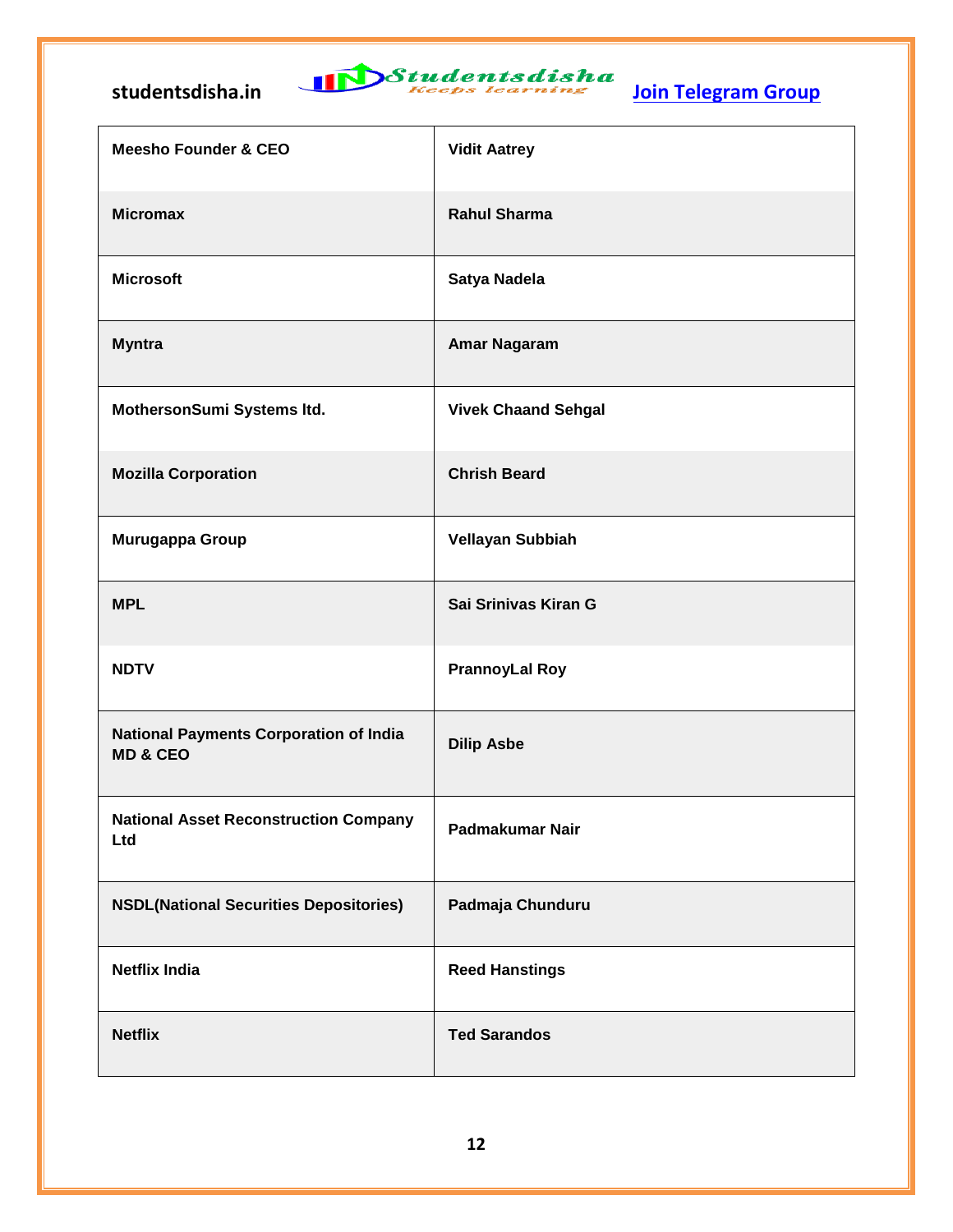

| <b>Netmeds</b>                                                     | <b>Pradeep Dadha</b>                            |
|--------------------------------------------------------------------|-------------------------------------------------|
| <b>Netcore Cloud's India</b>                                       | <b>Ramesh Srinivasan</b>                        |
| <b>Nissan Motor</b>                                                | <b>Makoto Uchida</b>                            |
| <b>Nike</b>                                                        | <b>John Donahoe</b>                             |
| <b>NIIT</b>                                                        | <b>Sapnesh Lalla</b>                            |
| <b>Nirma</b>                                                       | Karsanbhai K Patel                              |
| <b>NITI Ayog</b>                                                   | Amitabn Kant.                                   |
| <b>Nokia</b>                                                       | <b>Pekka Landmark</b>                           |
| Norton Motorcycle Co. Ltd.                                         | Dr. Robert Hentschel (Appointed by TVS Company) |
| <b>Nucleus Software Exports</b>                                    | <b>Parag Bhise</b>                              |
| <b>NSDC</b>                                                        | <b>Manish Kumar</b>                             |
| <b>National Thermal Power Corporation</b><br><b>Limited (NTPC)</b> | <b>Gurdeep Singh</b>                            |
| <b>NDTV</b>                                                        | Narayan Rao                                     |
| <b>Oil and Natural Gas Corporation (ONGC)</b>                      | <b>Shashi Shanker</b>                           |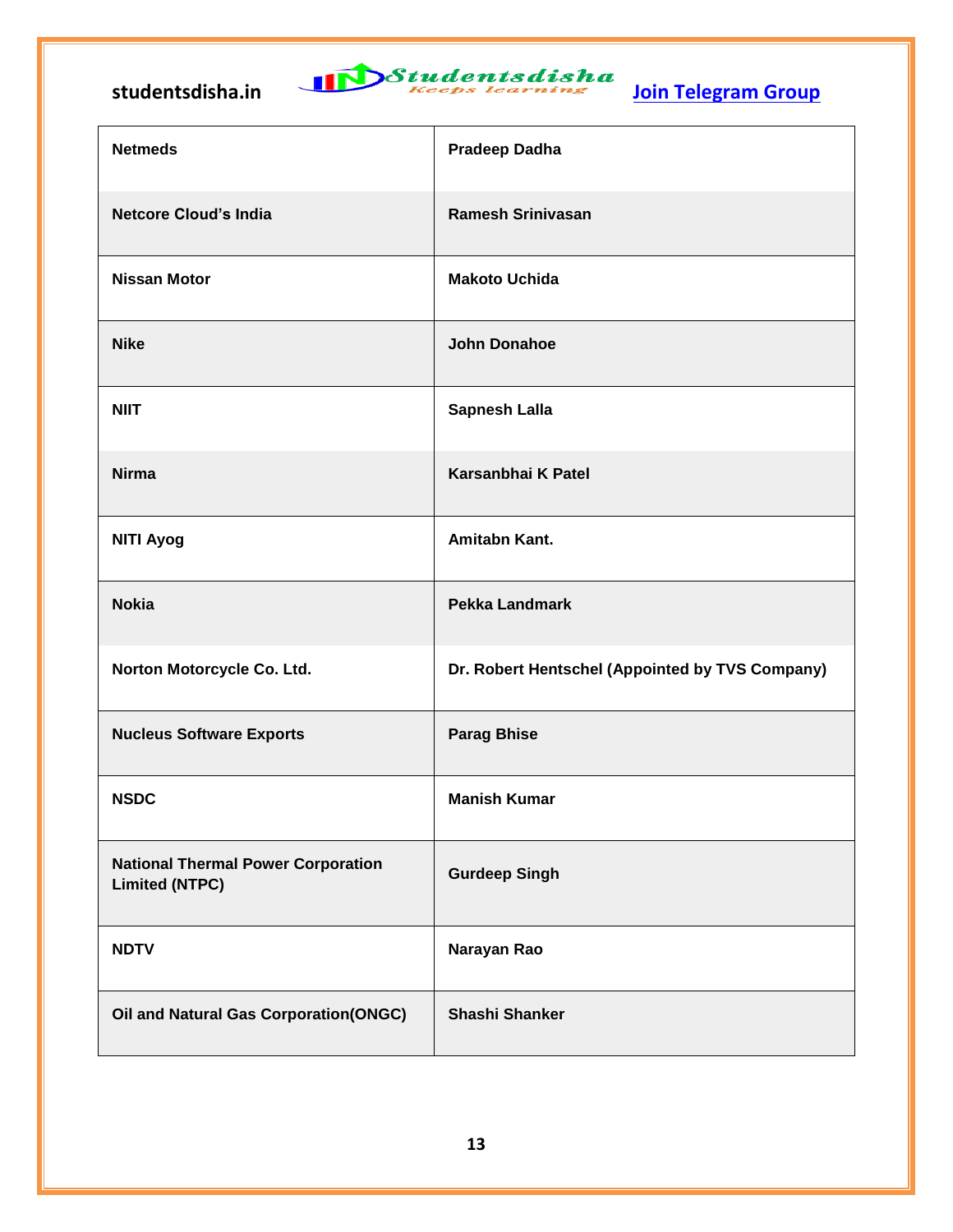| <b>OLA</b>                  | <b>Bhavish Agarwal</b>   |
|-----------------------------|--------------------------|
| <b>OLX Autos</b>            | <b>GautamThakar</b>      |
| <b>Oracle Corporation</b>   | <b>Safra Catz</b>        |
| One Plus India region       | <b>Navnit Nakra</b>      |
| <b>OPPO</b>                 | <b>Tony Chen</b>         |
| Oppo India                  | <b>Charles Wong</b>      |
| <b>Page Industries</b>      | <b>VS Ganesh</b>         |
| Parle Agro                  | <b>Schauna Chauhan</b>   |
| Paytm payment bank          | Satish Kumar Gupta       |
| Paytm money                 | Varun Sridhar            |
| Paytm (Founder)             | Vijay Shekhar Sharma     |
| <b>Pepsico</b>              | Raman Laguarta           |
| <b>Piramal Alternatives</b> | Kalpesh Kikani           |
| Patanjali                   | <b>Achary Balkrishna</b> |
| PayU                        | <b>Laurent le Moal</b>   |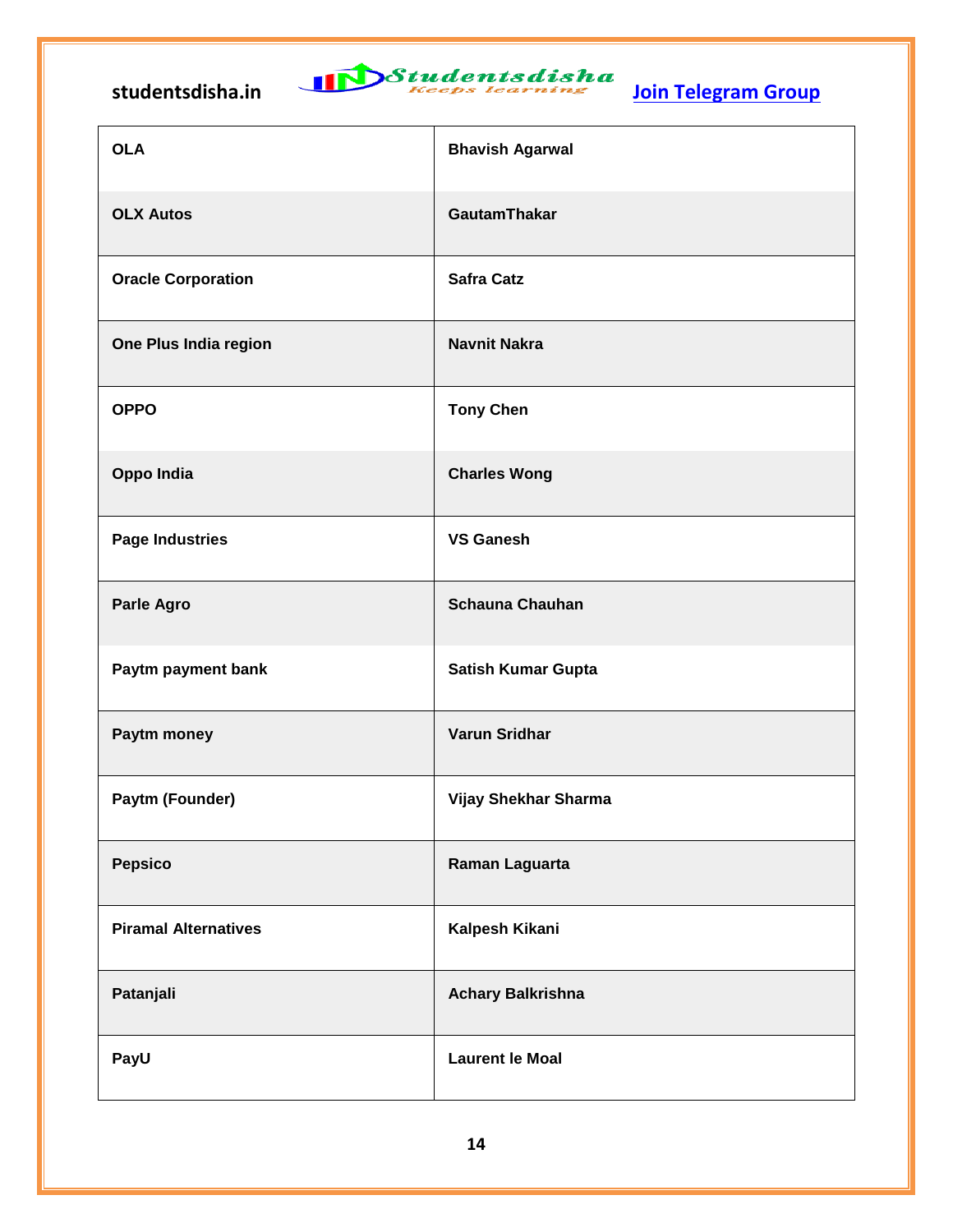| Paytm money                     | Varun Sridhar                 |
|---------------------------------|-------------------------------|
| <b>Policy Bazar</b>             | <b>Sarbir Singh</b>           |
| <b>Pidilite Industries</b>      | <b>Bharat Puri</b>            |
| <b>Pramerica Life Insurance</b> | Kalpana Sampat                |
| PM Fasal Bima Yojana            | <b>Ritesh Chauhan</b>         |
| Puma                            | <b>Bjorn Gulden</b>           |
| Quora                           | Adam d'angelo                 |
| Railways board                  | Vinay Kumar Tripathi          |
| <b>Realme India</b>             | <b>Madhav Sheth</b>           |
| <b>Raymond Ltd</b>              | Harmohan Sahni                |
| <b>Reliance Industries</b>      | <b>Mukesh D Ambani</b>        |
| Renault India                   | <b>Venkatram Mamillapalle</b> |
| <b>Rebook</b>                   | <b>Matthew O'Toole</b>        |
| <b>Rolex</b>                    | Jean Frederic Dufour          |
| <b>Royal Enfield</b>            | Vinod K. Dasari               |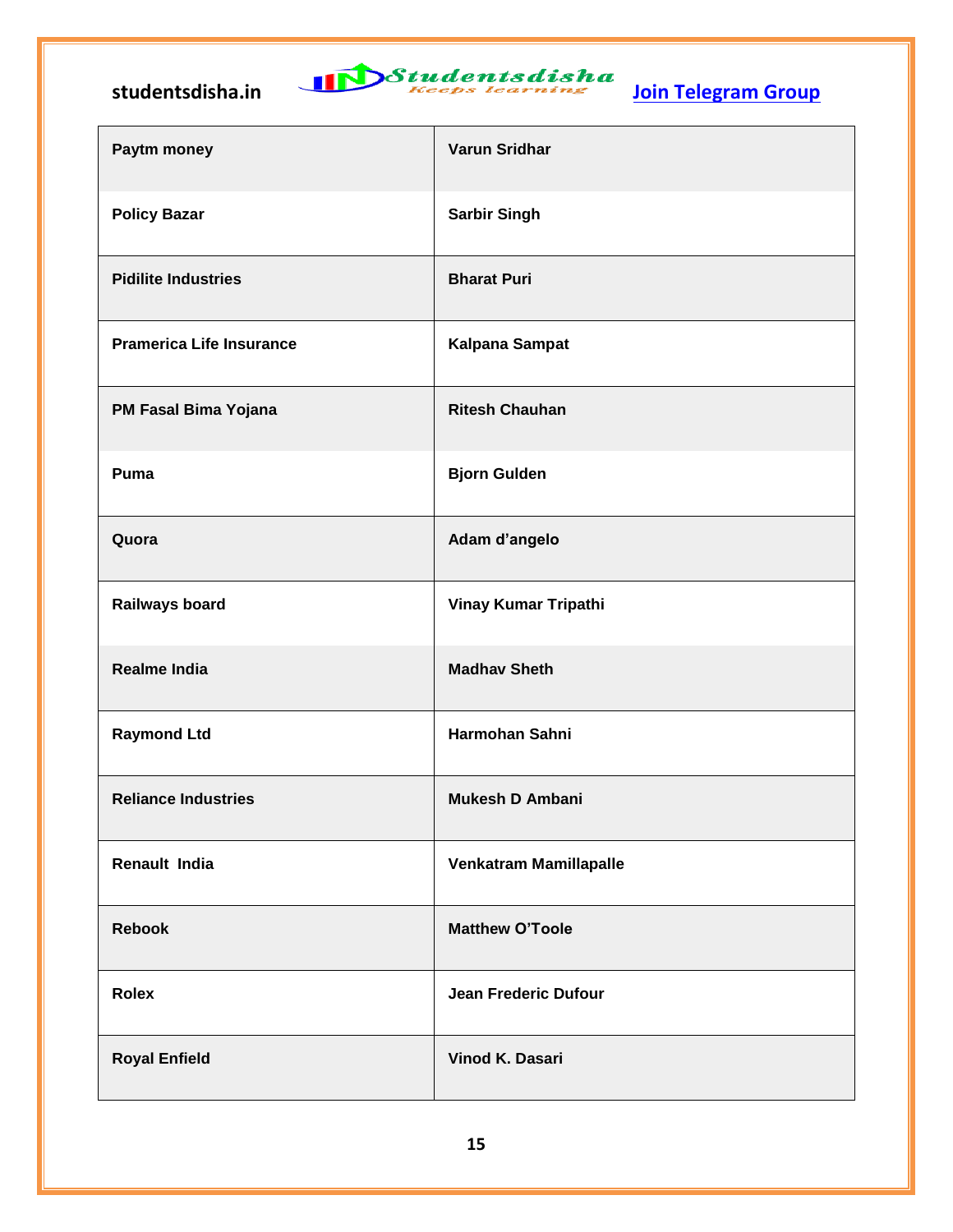

| <b>Rating agency Crisil</b>                                                | <b>Amish Mehta</b>      |
|----------------------------------------------------------------------------|-------------------------|
| <b>Rating agency ICRA</b>                                                  | <b>Ramnath Krishnan</b> |
| Salesforce.com                                                             | <b>Marc Benioff</b>     |
| Serum Institute of India (CEO)                                             | <b>Adar Poonawalla</b>  |
| Serum Institute of India Founder                                           | Cyrus S. Poonawalla     |
| <b>Samsung</b>                                                             | <b>Ki Nam Kim</b>       |
| <b>Samsung India</b>                                                       | <b>BD Park</b>          |
| Sony                                                                       | Jim Rayan               |
| <b>Snapdeal</b>                                                            | <b>Kunal Bahal</b>      |
| <b>Space X founder &amp; CEO</b>                                           | <b>Elon Musk</b>        |
| Space X president & COO                                                    | <b>Gwynne Shotwell</b>  |
| <b>Spice Jet</b>                                                           | <b>Ajay Singh</b>       |
| <b>Star India</b>                                                          | <b>Uday Shankar</b>     |
| <b>Star Union Dai-ichi Life Insurance</b><br><b>Company Ltd (SUD LIFE)</b> | <b>Abhay Tewari</b>     |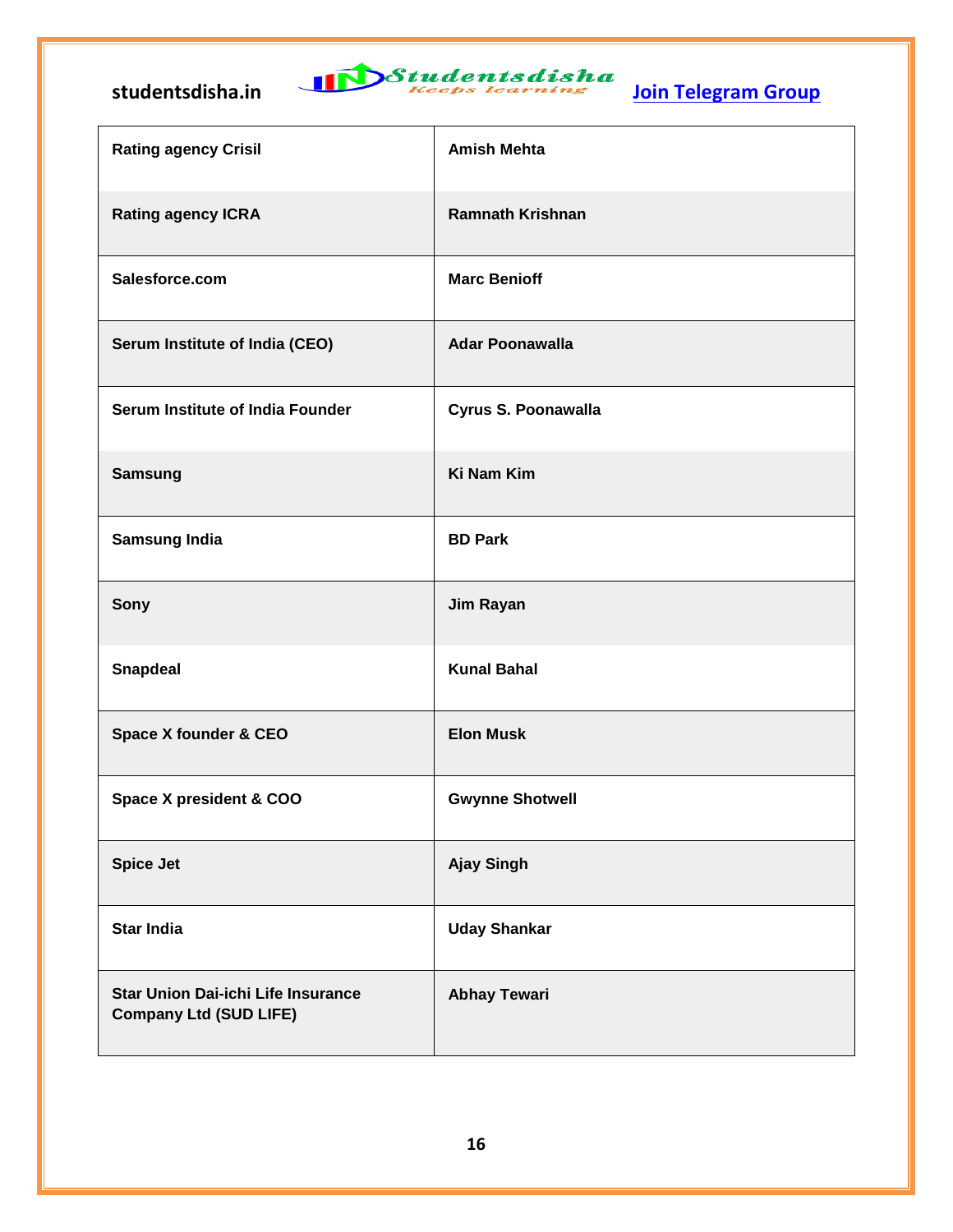

| <b>Steel Authority of India Limited (SAIL)</b> | <b>Soma Mondal</b>           |
|------------------------------------------------|------------------------------|
| <b>Stellapps</b>                               | Ranjith Mukundan             |
| Sun Pharmaceutical Industries Ltd.             | <b>Dilip Shanghvi</b>        |
| <b>SBI Card</b>                                | Ashwini Kumar Tewari         |
| Swiggy                                         | <b>Vishal Bhatia</b>         |
| <b>Siegwerk India</b>                          | Ramakrishna Karanth          |
| <b>Syntel</b>                                  | <b>Rakesh Khanna</b>         |
| <b>Tata Communications</b>                     | Amar Swaminathan Laxinarayan |
| <b>TCS (Tata Consultancy Services)</b>         | Rajesh Gopinathan            |
| <b>TATA Group</b>                              | Natarajan Chandrasekaran     |
| <b>Tata Motors India</b>                       | <b>Guenter Butschek</b>      |
| <b>Tata Sky</b>                                | <b>Harit Nagpal</b>          |
| <b>Target Olympic Podium Scheme (TOPS)</b>     | <b>Commodore PK Garg</b>     |
| <b>Tata Steel</b>                              | T. V. Narendran              |
| <b>Tesla</b>                                   | <b>Elon Musk</b>             |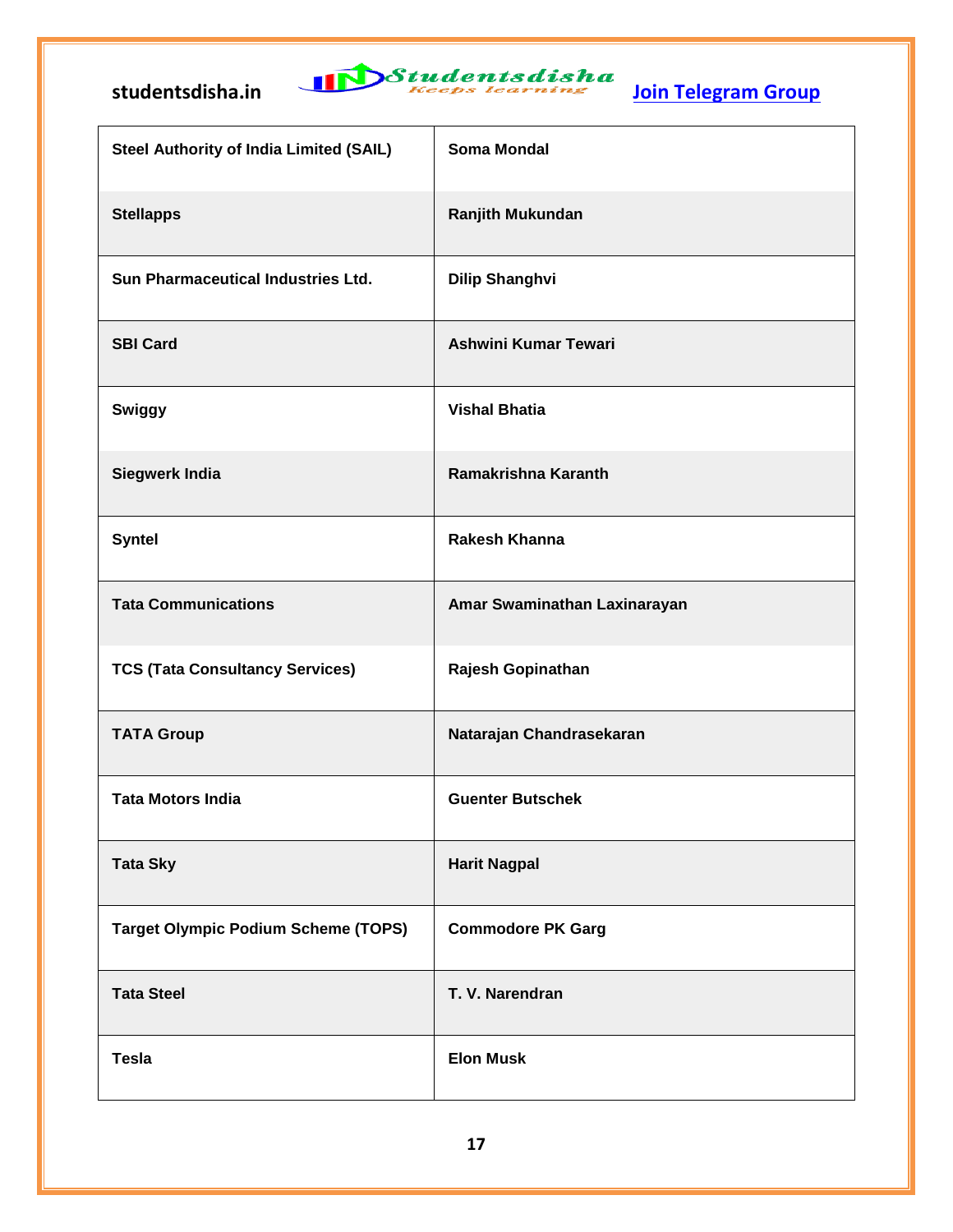

| <b>Tesco</b>             | <b>Dave Lewis</b>           |
|--------------------------|-----------------------------|
| <b>Thermax</b>           | <b>Ashish Bhandari</b>      |
| <b>Tata power</b>        | <b>Praveer Sinha</b>        |
| <b>TikTok</b>            | <b>Zhang Yiming</b>         |
| <b>Timex</b>             | <b>Tobias Reiss Schmidt</b> |
| <b>Timex India</b>       | <b>Amit Jain</b>            |
| The Dating app Tinder    | <b>Renate Nyborg</b>        |
| <b>The Hindu</b>         | <b>LV Navaneeth</b>         |
| <b>Trans Union CIBIL</b> | Rajesh Kumar                |
| <b>Titan Watches</b>     | <b>CK Venkataraman</b>      |
| <b>Toyota</b>            | <b>Akia Toyada</b>          |
| <b>Trade India</b>       | <b>Bikky Khosla</b>         |
| <b>TVS Motor Company</b> | K.N. Radhakrishnan          |
| <b>Twitter</b>           | <b>Parag Agrawal</b>        |
| <b>UBER</b>              | Dara Khosrowshahi           |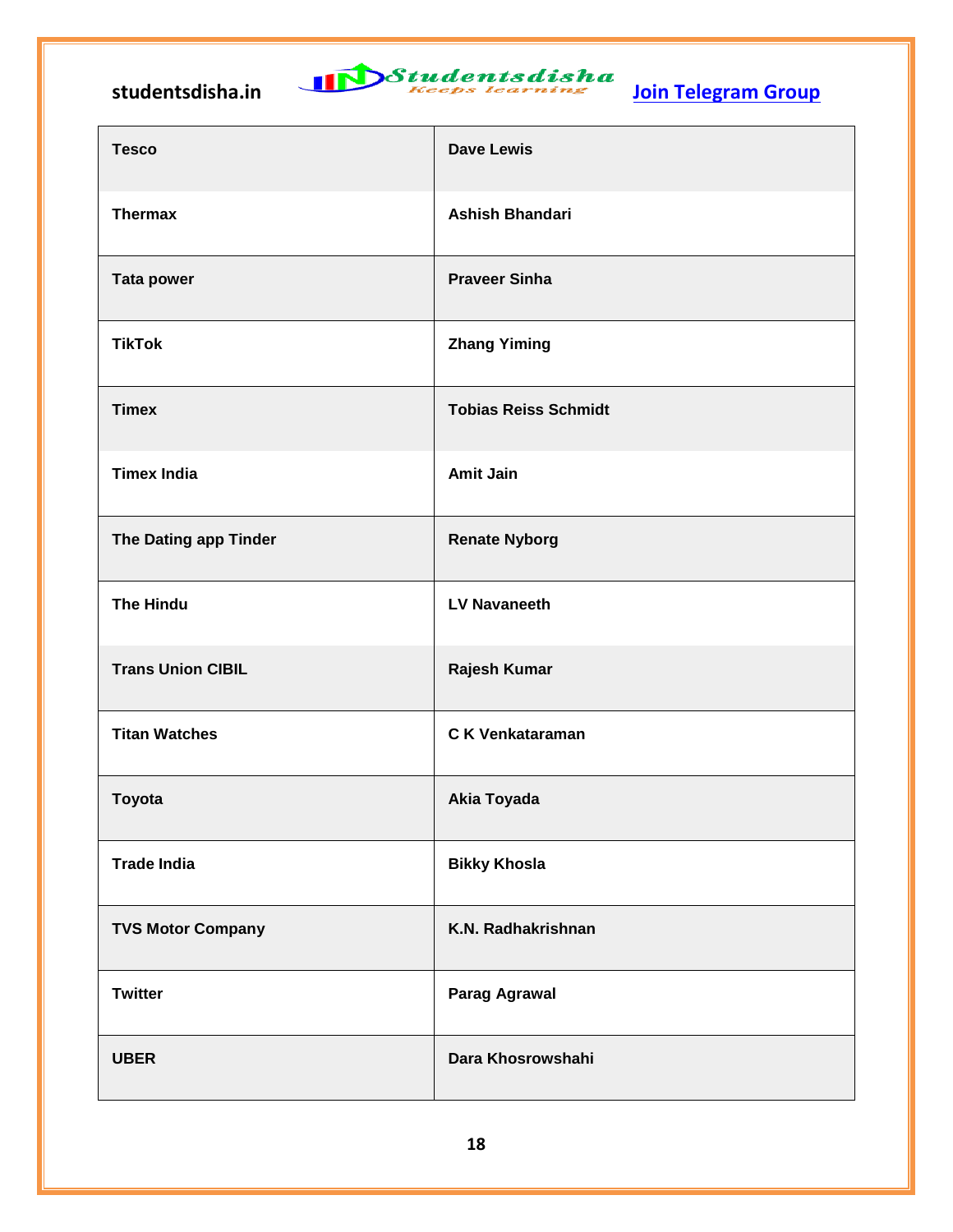| <b>UIDAI CEO</b>           | Saurabh Garg           |
|----------------------------|------------------------|
| <b>United Airlines</b>     | <b>Scott Kirby</b>     |
| <b>Vikram solar</b>        | Saibaba Vutukuri       |
| <b>Vivo</b>                | <b>Shen Wei</b>        |
| <b>Vivo India</b>          | <b>Jerome Chen</b>     |
| Vodafone Idea Ltd.         | <b>Ravinder Takkar</b> |
| <b>Voltas</b>              | Pradeep Bakshi         |
| <b>Vistara</b>             | <b>Leslie Thng</b>     |
| <b>Vistara Airlines</b>    | <b>Vinod Kannan</b>    |
| <b>VMware</b>              | Raghu Raghuram         |
| <b>Waze</b>                | <b>Neha Parikh</b>     |
| <b>Warner Media</b>        | <b>Jason Kilar</b>     |
| <b>Walt Disney Company</b> | <b>Bob Chapek</b>      |
| <b>Walmart</b>             | <b>Doug Mc Millon</b>  |
| <b>Walmart India</b>       | <b>Sameer Aggarwal</b> |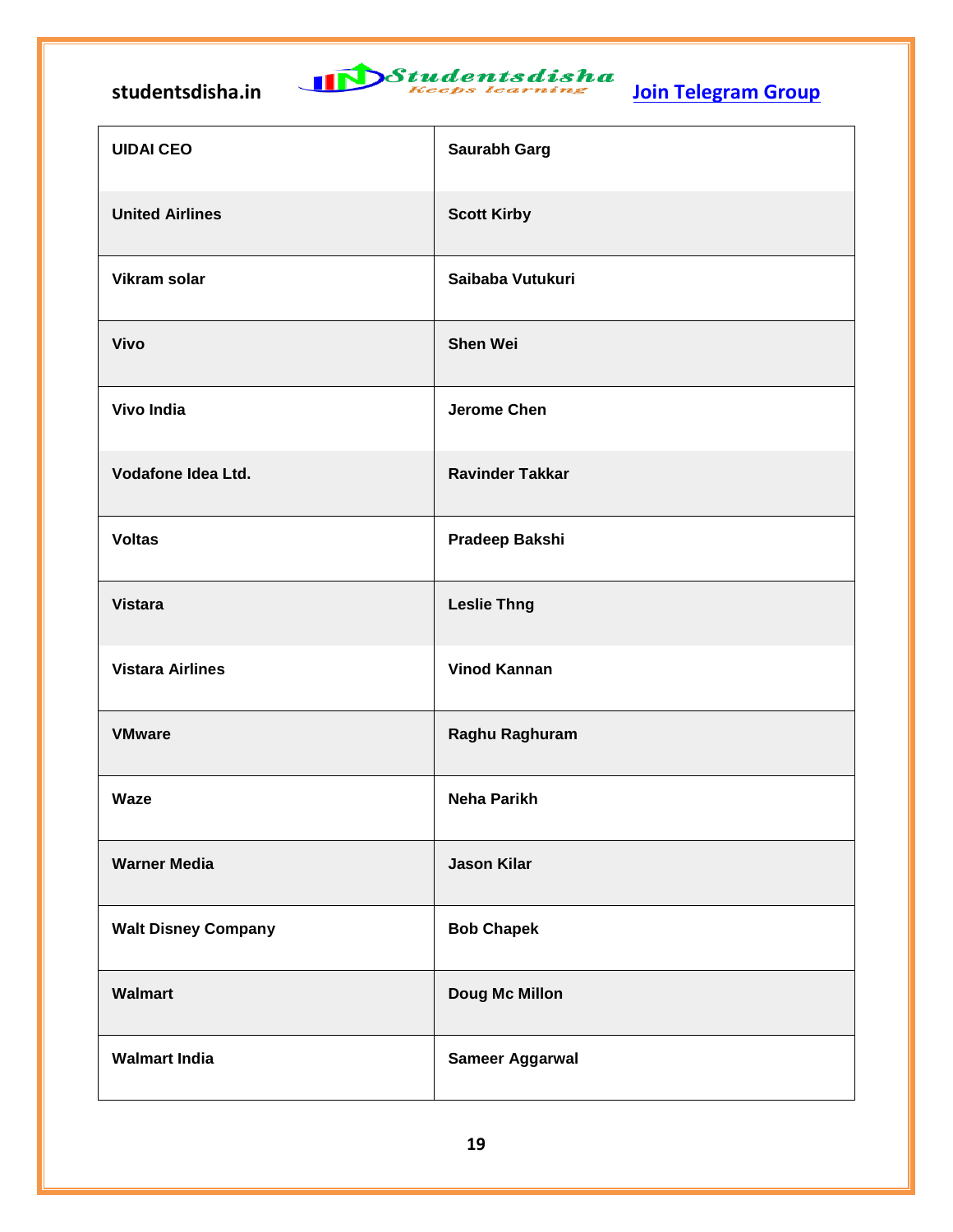

| We work                                   | Sandeep Mathani                |
|-------------------------------------------|--------------------------------|
| <b>Welspun India</b>                      | Dipali Goenka                  |
| <b>WhatsApp</b>                           | <b>Jan Koum</b>                |
| Wikipedia                                 | <b>Jimmy Donal Wales</b>       |
| <b>Wipro</b>                              | <b>Thierry Delaporte</b>       |
| <b>World Wide Fund President and CEO</b>  | <b>Carter Roberts</b>          |
| Xiomi /MI                                 | Lai Jun                        |
| Xiaomi India                              | <b>Manu Kumar Jain</b>         |
| <b>WWE(World Wrestling Entertainment)</b> | <b>Vincent Kennedy McMahon</b> |
| Yahoo                                     | <b>Jim Lanzone</b>             |
| Youtube                                   | Sujan Wojcicki                 |
| <b>Yum! Brands</b>                        | <b>Greg Creed</b>              |
| Yes Raj Films(YRF)                        | Akshaya Widhani                |
| <b>Zee Telefilms</b>                      | <b>Punit Geonka</b>            |
| <b>Zillow Group</b>                       | <b>Rich Barton</b>             |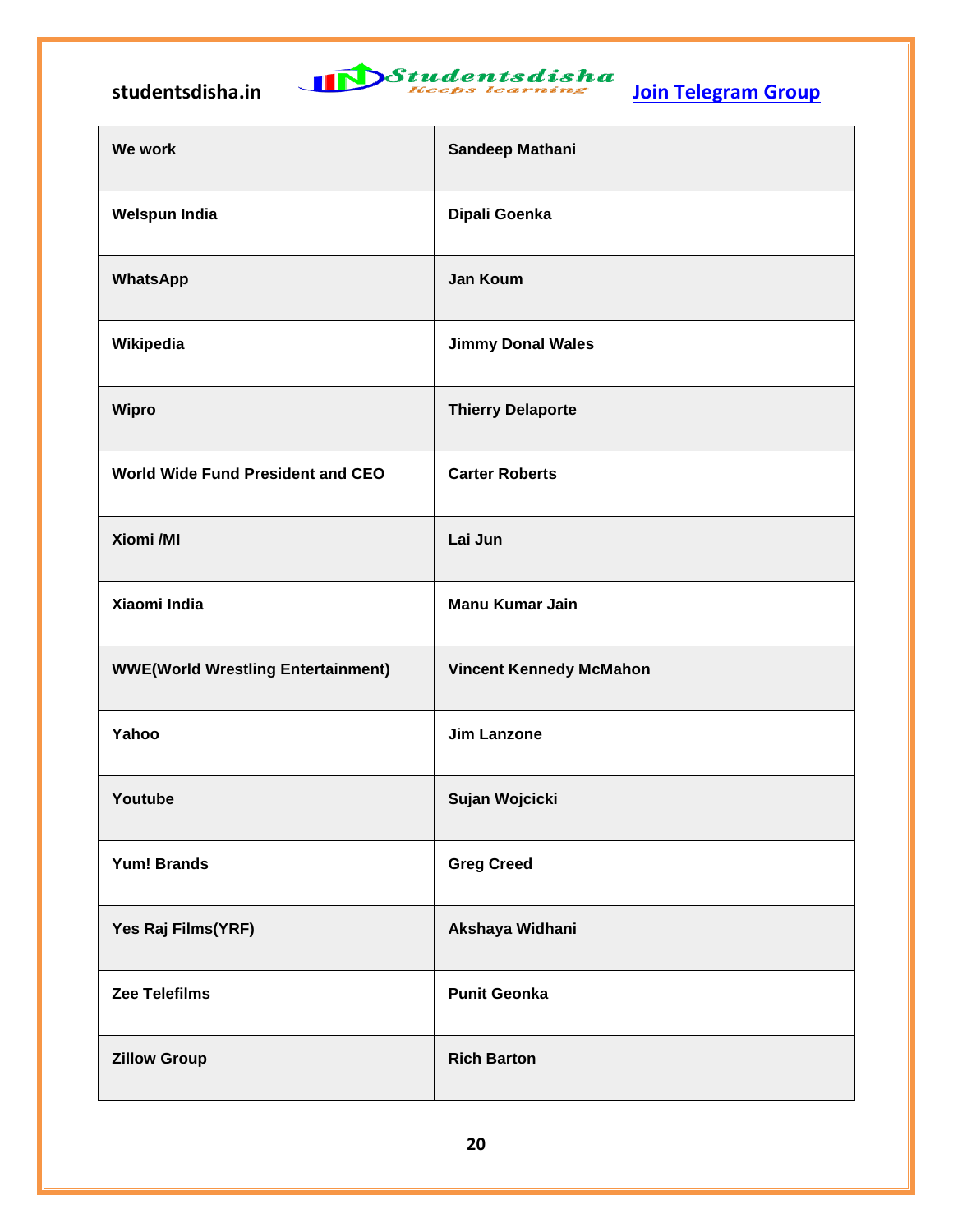

|  | <b>Zoom Video Communications</b> |  |
|--|----------------------------------|--|
|  |                                  |  |

*<u>Eric Yuan</u>* 

**ZydusCadila Pankaj R. Patel**

### **List of MDs and CEOs of Indian Banks**

**CEO of Reserve Bank of Innovation Hub (RBIH)- Rajesh Bansal**

| <b>Reserve Bank of India</b> |                        |
|------------------------------|------------------------|
| <b>Governor</b>              | <b>Shaktikanta Das</b> |
| <b>Deputy Governor</b>       | M. Rajeshwar Rao       |
| <b>Deputy Governor</b>       | M. D. Patra            |
| <b>Deputy Governor</b>       | M. K. Jain             |

### **Payment Banks MD & CEO**

| SI. No. | <b>Bank</b>                     | CEO / CMD / Head       |
|---------|---------------------------------|------------------------|
|         | <b>Airtel Payments Bank</b>     | <b>Anubrata Biswas</b> |
| 2       | <b>Fino Payments Bank</b>       | <b>Rishi Gupta</b>     |
| 3       | <b>India Post Payments Bank</b> | J. Venkatramu          |
| 4       | <b>Jio Payments Bank</b>        | Srikrishnan H          |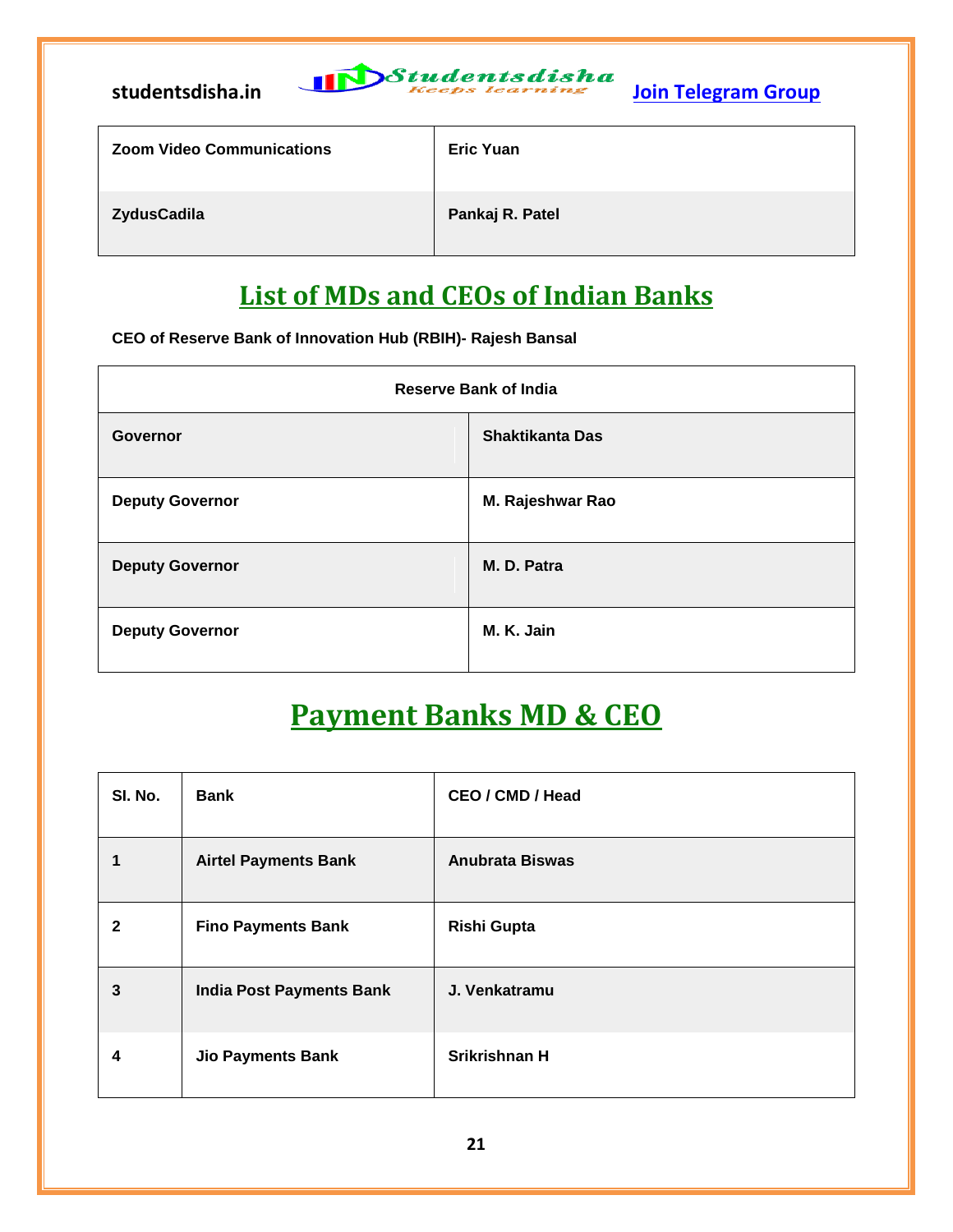$\mathbf{r}$ 

| 5 | <b>NSDL Payments Bank</b>                           | G.V. Nageswara Rao        |
|---|-----------------------------------------------------|---------------------------|
| 6 | <b>Paytm Payments Bank</b>                          | <b>Satish Kumar Gupta</b> |
| 7 | <b>Bharat Bill Payment System</b><br>(BBPS)         | <b>Noopur Chaturvedi</b>  |
| 8 | <b>SBI Cards and Payment</b><br><b>Services Ltd</b> | Rama Mohan Rao Amara      |

### **List of MDs and CEOs of Indian Banks**

| <b>Bank Name</b>            | Head/MD/CEO                  |
|-----------------------------|------------------------------|
| <b>Andhra Bank</b>          | Sri J Packirisamy            |
| <b>Allahabad Bank</b>       | S. S. Mallikarjuna Rao       |
| <b>Airtel Payment Bank</b>  | Anubrata Biswas.             |
| <b>Aegon Life Insurance</b> | Satishwar Balakrishnan       |
| <b>Axis Bank</b>            | Amitabh Chaudhuri.           |
| <b>Bandhan Bank</b>         | <b>Chandra Shekhar Ghosh</b> |
| <b>Bank of Baroda</b>       | Shri Sanjiv Chadha           |
| <b>Bank of India</b>        | <b>Atanu kumar Das</b>       |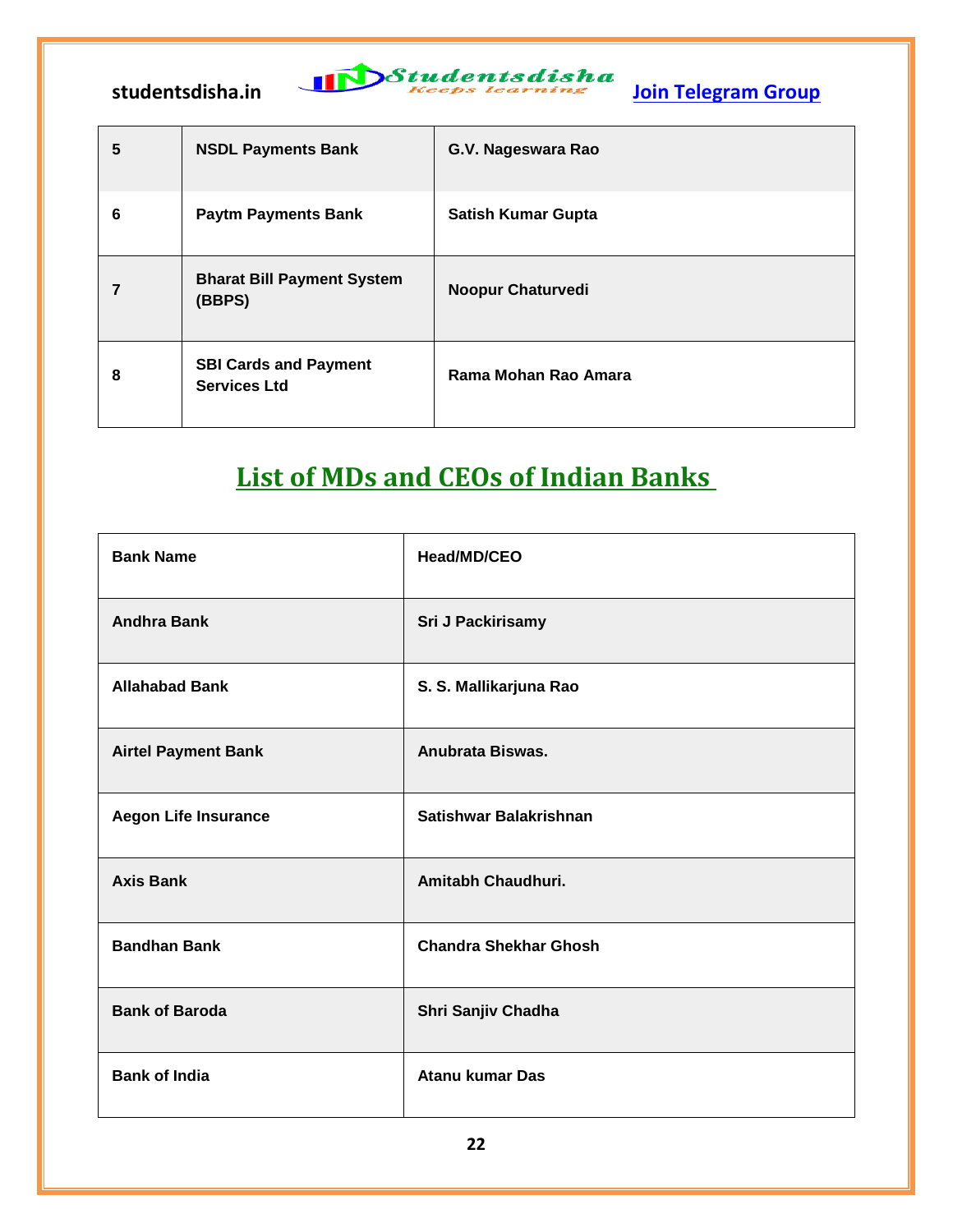

| <b>Bank of Maharastra</b>                       | A. S. Rajeev                       |
|-------------------------------------------------|------------------------------------|
| Bajaj Allianz Life Insurance Company<br>Limited | Tapan Singhel (Fro 1st April 2022) |
| <b>Canara Bank</b>                              | Lingam Venkat Prabhakar            |
| <b>Corporation Bank of India</b>                | P. V. Bharathi                     |
| <b>Central Bank of India</b>                    | <b>Pallav Mohapatra</b>            |
|                                                 | <b>MatamVenkataRao</b>             |
| <b>City Union Bank</b>                          | Dr. N. Kamakodi                    |
| <b>CSB bank</b>                                 | Pralaya mondal                     |
| Dena Bank of India                              | <b>Karnam Sekar</b>                |
| Dhanlakshmi Bank                                | J K Shivan                         |
| <b>Development Credit Bank (DCB)</b>            | Murali M. Natrajan                 |
| <b>Emirate Investment Bank(EIB)</b>             | <b>Gourav Saha</b>                 |
| <b>Equitas Small Finance Bank</b>               | Vasudevan Pathangi Narasimhan      |
| <b>Federal Bank</b>                             | <b>Shyam Srinivasan</b>            |
| <b>Fincare Small Finance Bank</b>               | Rajeev Yadav                       |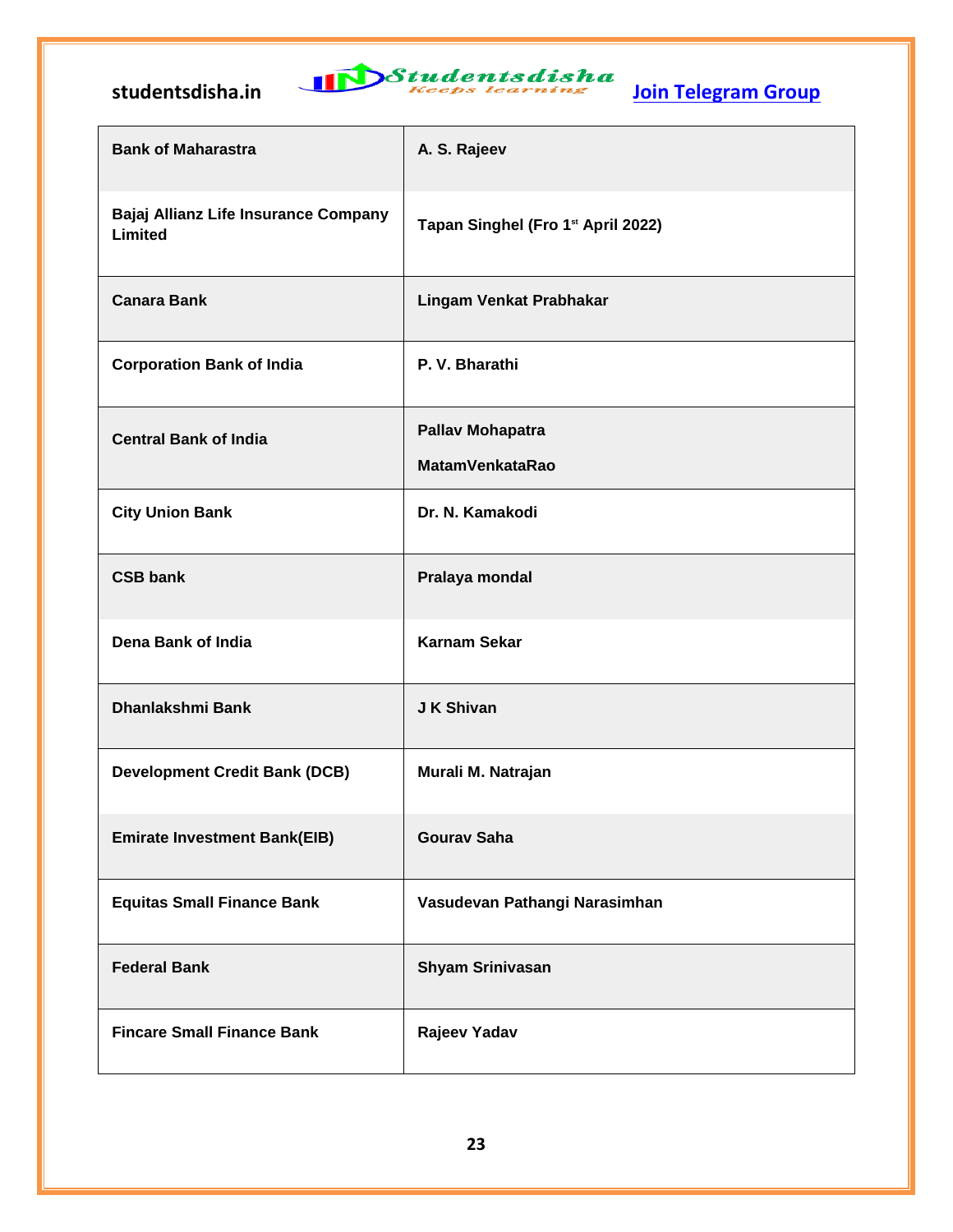| <b>HDFC Bank</b>                           | Sashidhar Jagdishan           |
|--------------------------------------------|-------------------------------|
| <b>HSBC Bank (India)</b>                   | <b>Hitendra Dave</b>          |
| <b>IDBI Bank of India</b>                  | <b>Rakesh Sharma</b>          |
| <b>Indian Bank</b>                         | Padmaja Chundru               |
| <b>IndusInd Bank</b>                       | <b>Sumant Kathpalia</b>       |
| <b>Indian Overseas Bank</b>                | <b>Partha Pratim Sengupta</b> |
| <b>India Post Payments Bank</b>            | J Venkatramu                  |
| <b>ICICI Lombard</b>                       | <b>Bhargav Dasgupta</b>       |
| <b>ICICI Bank MD &amp; CEO</b>             | Sandeep Bakhshi               |
| <b>ICICI Prudential Life Insurance Ltd</b> | N S Kannan                    |
| <b>IDFC Bank</b>                           | V. Vaidyanathan               |
| Jammu & Kashmir Bank                       | <b>Baldev Prakash</b>         |
| <b>Kotak Mahendra</b>                      | <b>Uday Kotak</b>             |
| <b>Kotak General Insurance</b>             | <b>Suresh Agarwal</b>         |
| <b>Karnataka Bank</b>                      | <b>Mahabaleshwara M.S</b>     |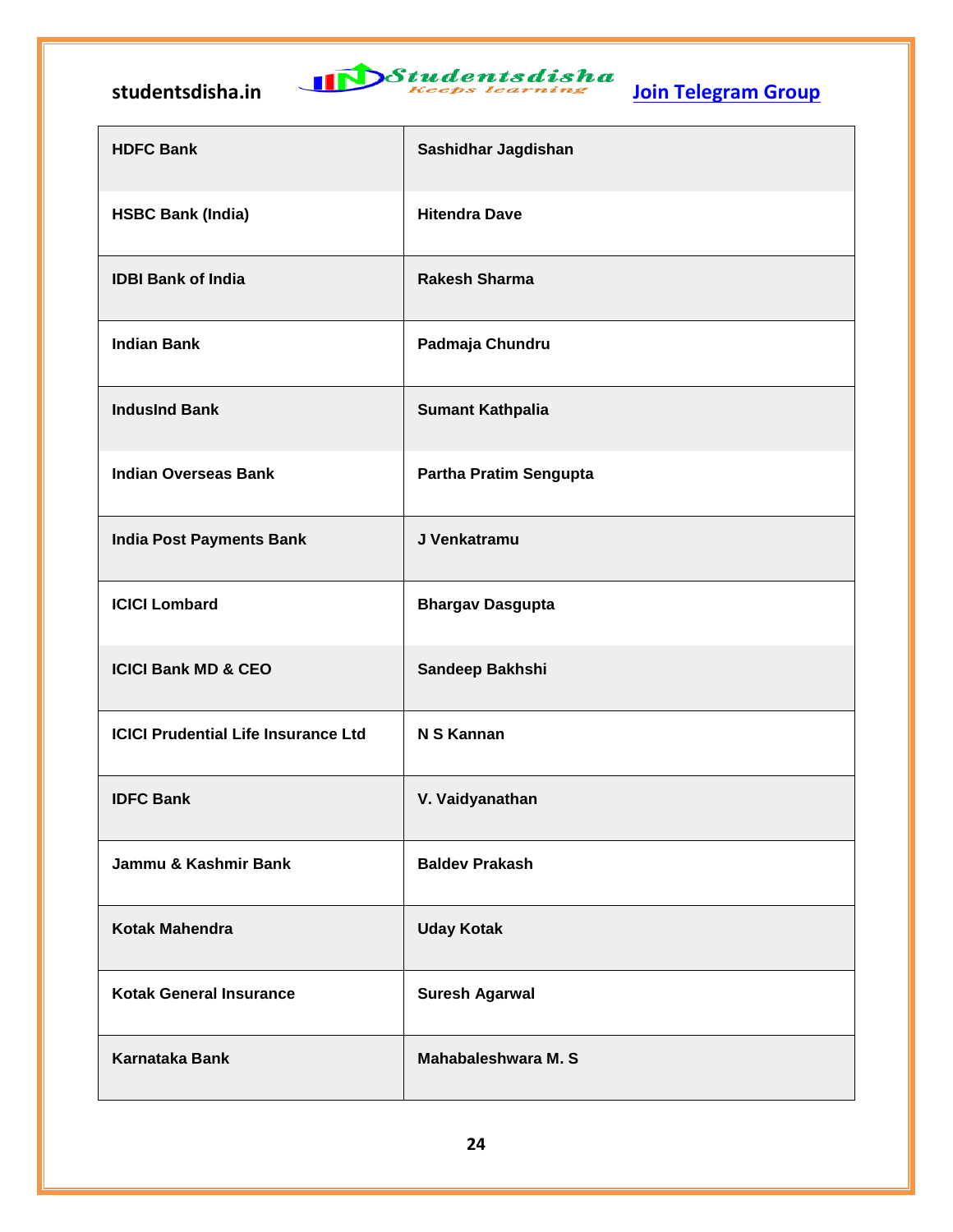

| Karur Vysya Bank                  | <b>B Ramesh Babu</b>                               |
|-----------------------------------|----------------------------------------------------|
| Lakshmi Vilas Bank                | <b>Subramanian Sundar</b>                          |
| <b>Mahila Bank</b>                | UshaAnanthasubrxmain.                              |
| <b>Nainital Bank</b>              | <b>Nainital Bank</b>                               |
| <b>Oriental Bank of Commerce</b>  | <b>Mukesh Kumar Jain</b>                           |
| <b>Punjab And Sind Bank</b>       | <b>S</b> Harisankar                                |
| <b>PNB Bank</b>                   | S.S.Malikarjun Rao                                 |
| <b>Paytm Payment Bank</b>         | <b>Satish Kumar Gupta</b>                          |
| <b>RBL Bank</b>                   | Vishwavir Ahuja(re-appointment till June 29, 2024) |
| <b>SBI Bank</b>                   | Dinesh Kumar Khara                                 |
| <b>SBI life Insurance Company</b> | <b>Sanjeev Nautiyal</b>                            |
| <b>SBI General Insurance</b>      | <b>PC Kandpal</b>                                  |
| <b>Soft Bank</b>                  | <b>Rajeev Misra</b>                                |
| <b>South Indian Bank</b>          | <b>Murali Ramakrishnan</b>                         |
| Subhadra Local Area Bank Ltd      | Sanjay Agrawal                                     |